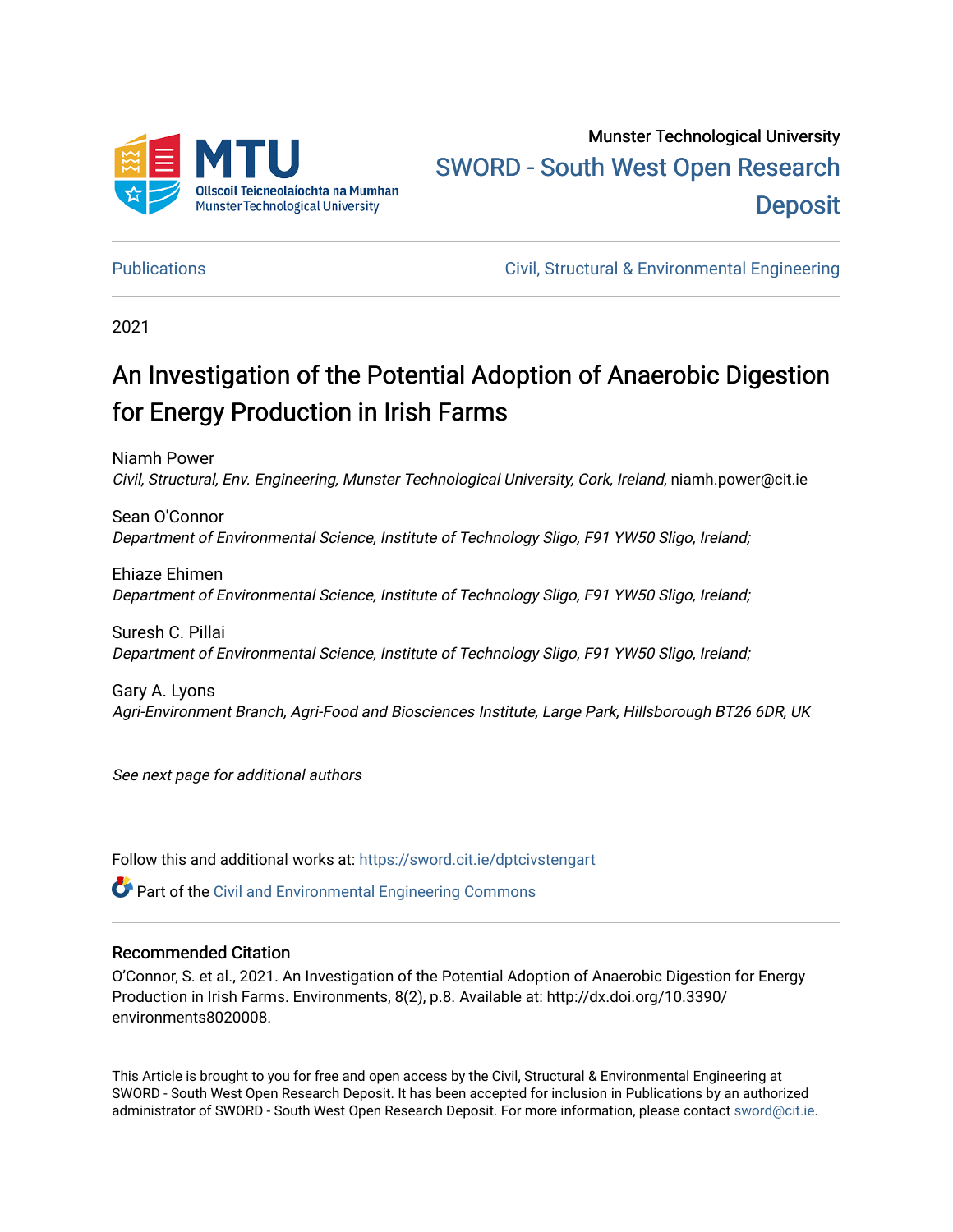### Authors

Niamh Power, Sean O'Connor, Ehiaze Ehimen, Suresh C. Pillai, Gary A. Lyons, and John Bartlett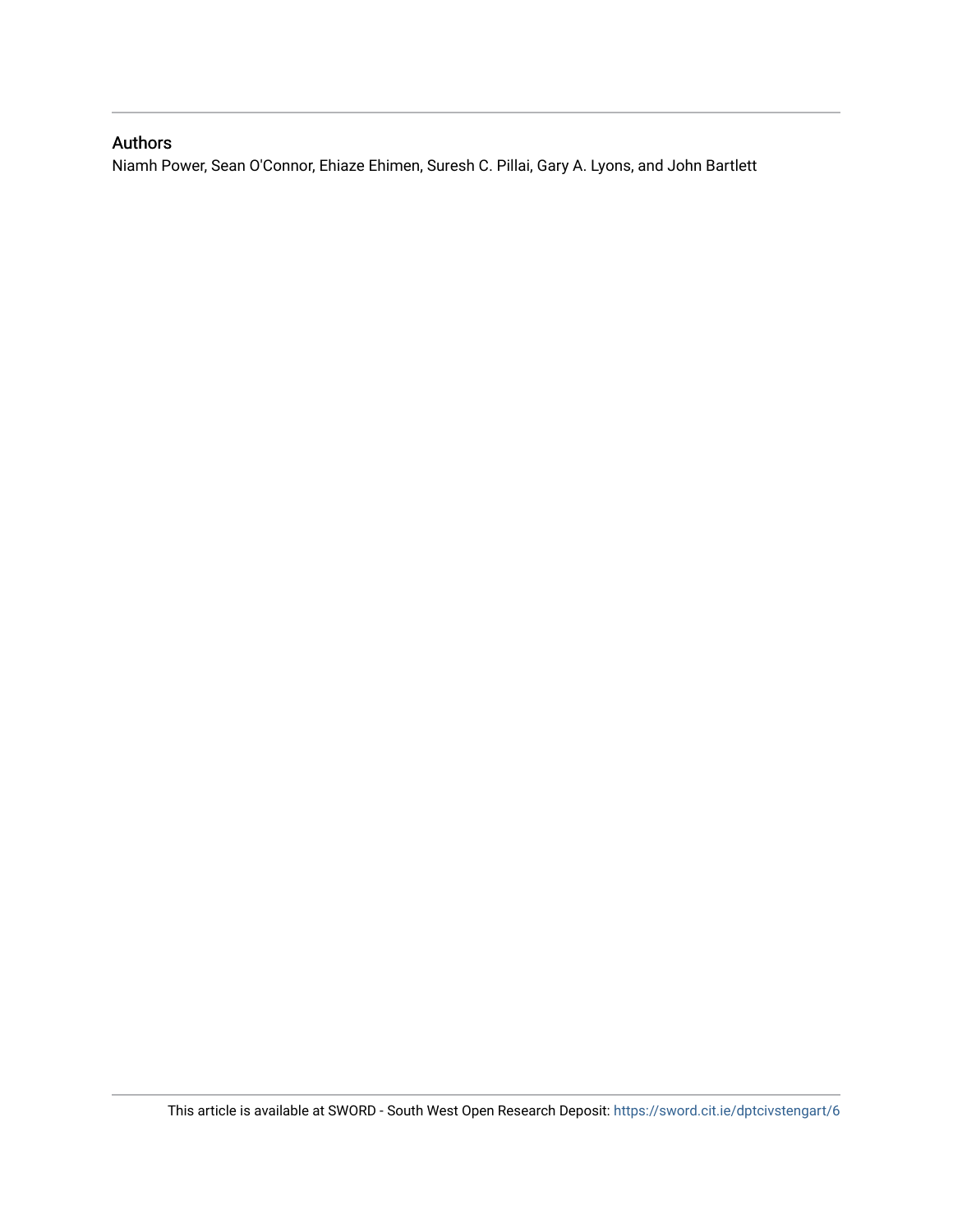



## *Article* **An Investigation of the Potential Adoption of Anaerobic Digestion for Energy Production in Irish Farms**

**Sean O'Connor 1,\* [,](https://orcid.org/0000-0002-6852-4463) Ehiaze Ehimen <sup>1</sup> , Suresh C. Pillai <sup>1</sup> [,](https://orcid.org/0000-0002-8901-9116) Niamh Power <sup>2</sup> , Gary A. Lyons <sup>3</sup> and John Bartlett [1](https://orcid.org/0000-0003-3282-5691)**

- <sup>1</sup> Department of Environmental Science, Institute of Technology Sligo, F91 YW50 Sligo, Ireland; ehimen.ehiaze@itsligo.ie (E.E.); pillai.suresh@itsligo.ie (S.C.P.); bartlett.john@itsligo.ie (J.B.)
- <sup>2</sup> Sustainable Infrastructure Research and Innovation Research Group, Department of Civil, Structural and Environmental Engineering, Cork Institute of Technology, T12 P928 Cork, Ireland; niamh.power@cit.ie
- <sup>3</sup> Agri-Environment Branch, Agri-Food and Biosciences Institute, Large Park, Hillsborough BT26 6DR, UK; gary.lyons@afbini.gov.uk
- **\*** Correspondence: sean.oconnor2@mail.itsligo.ie; Tel.: +353-071-91-55222

**Abstract:** Anaerobic digestion (AD) has been recognised as an effective means of simultaneously producing energy while reducing greenhouse gas (GHG) emissions. Despite having a large agriculture sector, Ireland has experienced little uptake of the technology, ranking 20th within the EU-28. It is, therefore, necessary to understand the general opinions, willingness to adopt, and perceived obstacles of potential adopters of the technology. As likely primary users of this technology, a survey of Irish cattle farmers was conducted to assess the potential of on-farm AD for energy production in Ireland. The study seeks to understand farmers' motivations, perceived barriers, and preferred business model. The study found that approximately 41% of the 91 respondents were interested in installing AD on their farming enterprise within the next five years. These Likely Adopters tended to have a higher level of education attainment, and together, currently hold 4379 cattle, potentially providing 37,122 t year<sup>-1</sup> of wastes as feedstock, resulting in a potential CO<sub>2</sub> reduction of 800.65 t CO<sub>2</sub>-eq. year<sup>-1</sup>. Moreover, the results indicated that the primary consideration preventing the implementation of AD is a lack of information regarding the technology and high investment costs. Of the Likely Adopters and Possible Adopters, a self-owned and operated plant was the preferred ownership structure, while 58% expressed an interest in joining a co-operative scheme. The findings generated provide valuable insights into the willingness of farmers to implement AD and guidance for its potential widespread adoption.

**Keywords:** anaerobic digestion; farm-scale; decentralised; biogas production

#### <span id="page-2-0"></span>**1. Introduction**

To combat the potentially disastrous consequences of climate change, the European Union (EU) has set a goal of reducing its greenhouse gas (GHG) emissions by 80–95%, relative to 1990 levels by the year 2050 [\[1\]](#page-12-0). Crucial legislative milestones in place in order to achieve this goal include the EU 2020 Climate and Energy Package and the EU 2030 Climate and Energy Framework, both of which set binding emission reduction targets for all EU states [\[2](#page-12-1)[,3\]](#page-12-2). One country that has struggled to meet its climate change obligations is Ireland, where the country is projected to only reduce their GHG emissions by 2–4%, relative to their 20% 2020 target [\[4\]](#page-12-3). A significant factor to this problem is the country's large agriculture sector, which has consistently remained the single largest emitter, producing 33.9% of total emissions in 2018 [\[5\]](#page-12-4). Contributing to this is the country's large livestock population, consisting of 7.21 million cattle and 1.62 million pigs [\[6\]](#page-12-5). The dairy sector, in particular, has grown significantly in recent years, where Ireland is now the 10th largest dairy exporter in the world [\[7\]](#page-12-6). Much of this growth has stemmed from the removal of the European-wide milk production quotas in 2015. The removal of the quotas saw a rapid growth in the milk



**Citation:** O'Connor, S.; Ehimen, E.; Pillai, S.C.; Power, N.; Lyons, G.A.; Bartlett, J. An Investigation of the Potential Adoption of Anaerobic Digestion for Energy Production in Irish Farms. *Environments* **2021**, *8*, 8. [https://doi.org/10.3390/](https://doi.org/10.3390/environments8020008) [environments8020008](https://doi.org/10.3390/environments8020008)

Received: 30 November 2020 Accepted: 20 January 2021 Published: 27 January 2021

**Publisher's Note:** MDPI stays neutral with regard to jurisdictional claims in published maps and institutional affiliations.



**Copyright:** © 2021 by the authors. Licensee MDPI, Basel, Switzerland. This article is an open access article distributed under the terms and conditions of the Creative Commons Attribution (CC BY) license (https:/[/](https://creativecommons.org/licenses/by/4.0/) [creativecommons.org/licenses/by/](https://creativecommons.org/licenses/by/4.0/)  $4.0/$ ).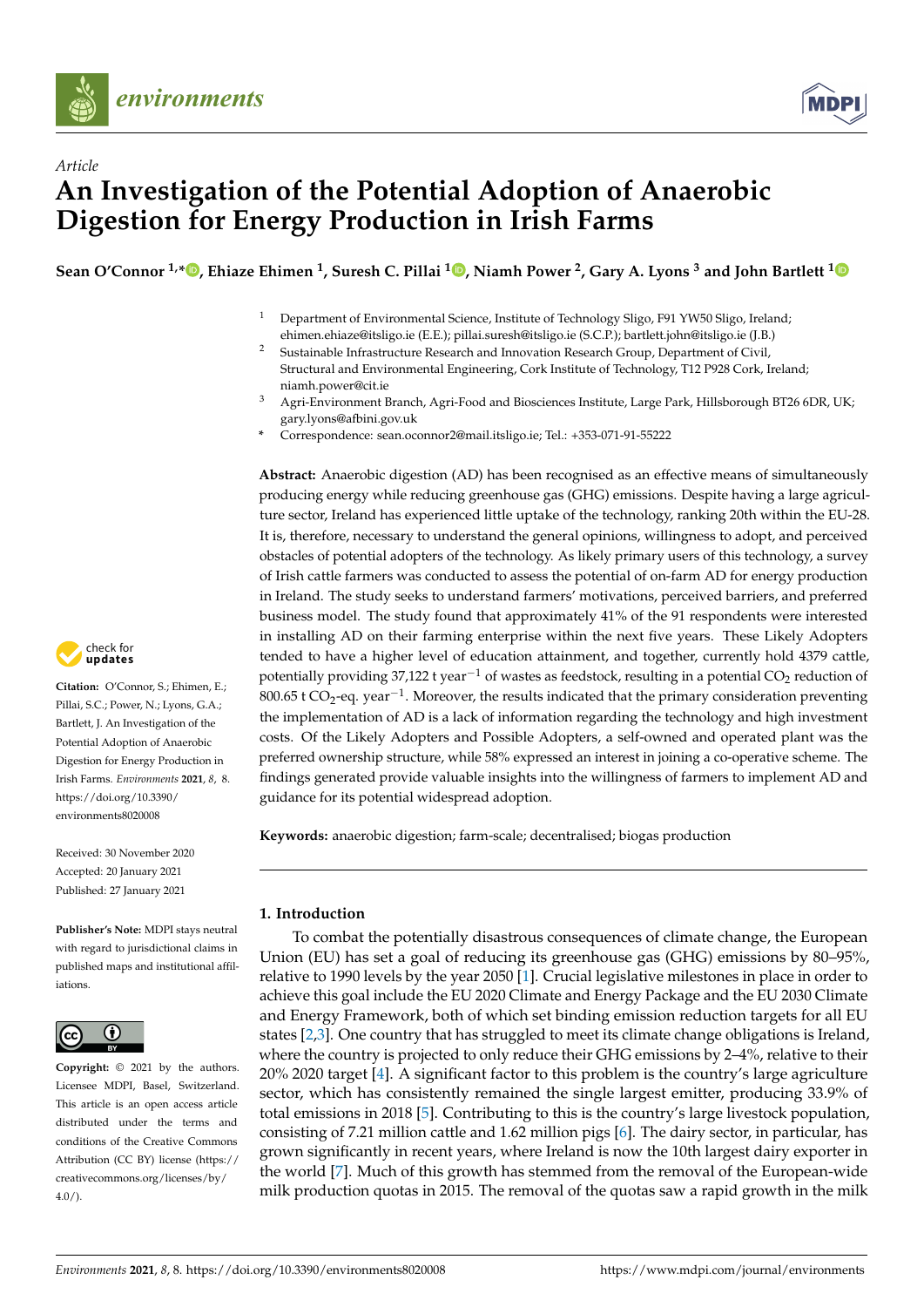processed in the country, increasing from 6.2 billion L in 2014 to 8.7 billion L in 2019 [\[8\]](#page-12-7). The country currently faces mounting pressure to maintain strong economic growth in its agriculture sector while still meeting emission reduction targets imposed by the EU.

Of the European Union member states, the circumstances surrounding the agriculture sector in Ireland places the country in a unique situation for the potential widespread adoption of anaerobic digestion (AD) technology. Despite the apparent benefits of AD, Ireland has been slow to adopt the technology, ranking 20th in AD deployment among the EU-28 countries [\[9\]](#page-12-8). To date, the vast majority of AD installations implemented in Ireland have been for wastewater treatment plants, with only fourteen plants using an agriculture feedstock [\[10\]](#page-12-9). Considering that 40 million tonnes of animal manures are produced from Irish livestock annually, the potential for AD adoption is clear [\[11\]](#page-12-10). These slurry and manure feedstock streams are theoretically available, but the lack of decentralised AD infrastructure has limited the implementation of the technology to date. [\[9\]](#page-12-8). While significant research has been carried out to address technical, political, and environmental concerns related to the development of AD [\[12–](#page-12-11)[17\]](#page-12-12), relatively little attention has been paid to the motivations and characteristics of the potential adopters of the technology. In comparison, studies addressing this research area internationally are widespread [\[18](#page-12-13)[–21\]](#page-12-14). Since Ireland's AD market is still maturing, an increased understanding of the factors influencing the stakeholder adoption process could be particularly beneficial. Furthermore, such information is necessary for policymakers to develop adequate implementation strategies, capable of overcoming obstacles identified and encouraging widespread use. Of the farming types, cattle farmers are particularly promising for the implementation of AD, due to the size of the national herd, the quantity of feedstock available, existing demand for on-site electricity and thermal energy, and the need for emission reduction [\[12](#page-12-11)[,22\]](#page-12-15).

The focus of this study was to identify Irish cattle farmers' perspectives, motivations and perceived obstacles to the adoption of AD on their farming enterprise and to characterise potential "Likely Adopters" of the technology. The study's findings offer valuable insights into the motivations of likely AD adopters, providing guidance for academics, policymakers, and stakeholders on future implementation strategies.

#### **2. Materials and Methods**

To address the study's objectives, a survey methodology was utilised. Data collection took place between January 2019 and October 2019. The survey circulated to the participants has been included in the Supplementary Material. The targeted population of the survey were farmers specialising in cattle (beef, dairy, and mixed) in Ireland.

The survey was designed after conducting a detailed literature review and through discussions with academics, farmers and those employed in the agriculture industry. An initial pilot study with several farmers was conducted to finalise the design of the survey. The eventual survey consisted of a cover letter and three pages with twelve questions. These questions were categorised into six sections, each with a specific goal. Section [1](#page-2-0) of the survey aimed to collect relevant demographical information, such as the respondent's age, educational attainment, location, farmland, and farming enterprise operation. The second part of the survey sought to assess the respondent's previous interaction with renewable energy (RE) technologies and reasoning (if applicable) for implementation. Section [3](#page-5-0) was designed to assess the respondent's likelihood of adopting AD technology on their own farming enterprise. Section [4](#page-9-0) focused on understanding the respondent's preferred plant operating conditions if they were to implement the technology. Section [5](#page-11-0) used Likert-scale questioning to explore the participant's perception of AD, including the perceived benefits and barriers to its implementation. The final section (section 6) provided an opportunity for respondents to provide any other comments and contact information to receive the results of the study.

Considering the low uptake of farm-scale AD plants in Ireland to date, it was assumed that many of the participants would be unfamiliar with the technology. This assumption was confirmed during the pilot study and initial discussions with farming representatives,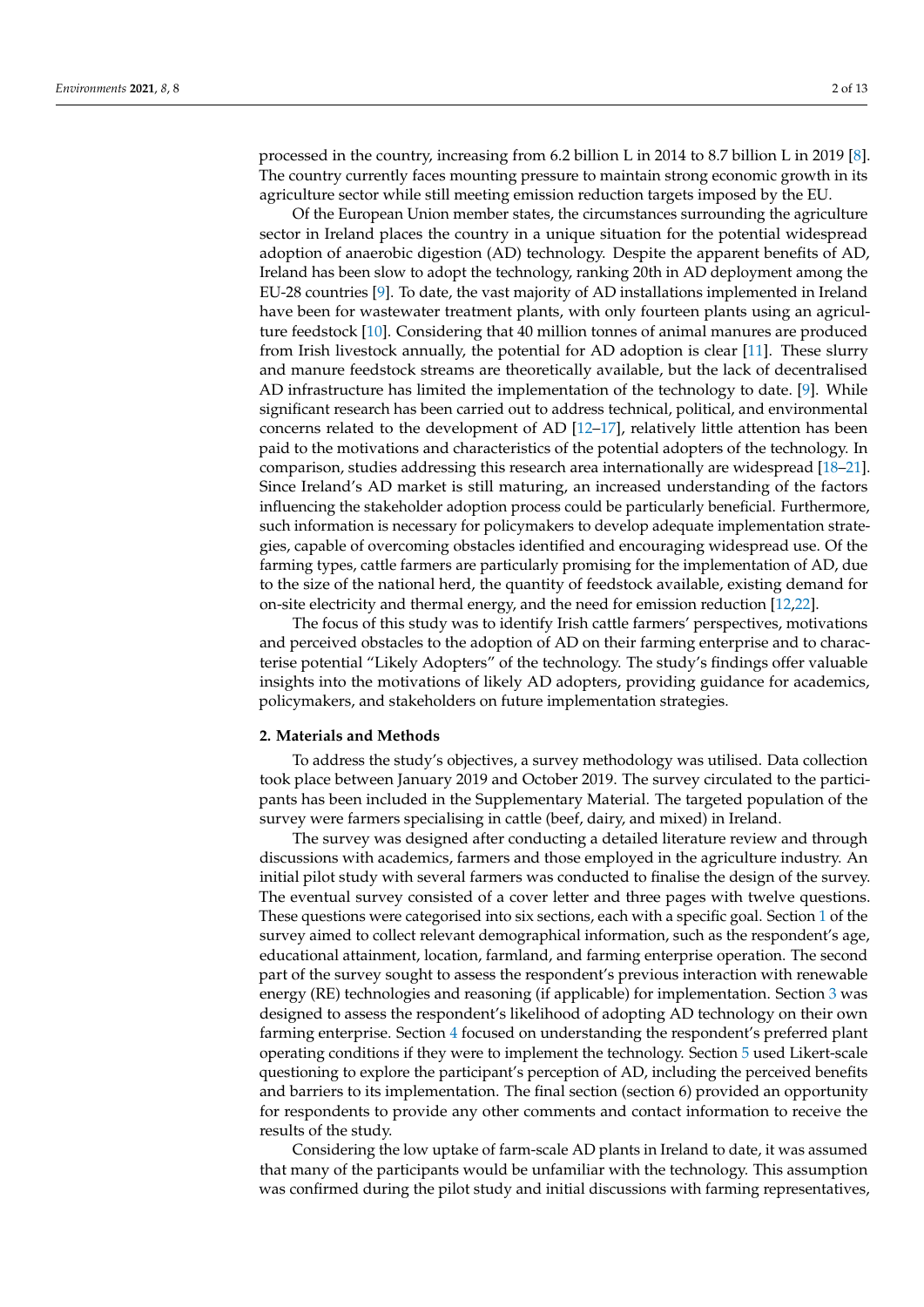who were largely unaware of the technology and its features. It was therefore deemed useful to include a brief, unbiased explanation of the AD concept and technology for respondents to give them an introduction to AD, and aid in them answering Section 3 of the survey accurately. Figure 1 presents the explanation and diagram included in the of the survey accurately. Figure [1](#page-4-0) presents the explanation and diagram included in the survey to provide the participants with an informed understanding of the technology. survey to provide the participants with an informed understanding of the technology.

# <span id="page-4-0"></span>Explanation of Anaerobic Digestion • Anaerobic digestion is a renewable energy technology, which can be used on farms to convert manure and energy crops into biogas, which can be then used to produce electricity and heat. • The benefits include an additional source of revenue, and lowering greenhouse gas emissions. • An example an anaerobic digestion plant installed in Dendauw in West Flanders (Belgium) had an investment of EUR 95,000. With subsidies the plant achieved a payback period of 7 to 10 years. This farm contained 70 productive dairy cows, 50 heifers, and roughly 100 hens.

**Figure 1.** Explanation of AD included in the survey. **Figure 1.** Explanation of AD included in the survey.

The study mainly used two distribution methods to maximise the possible responses. The study mainly used two distribution methods to maximise the possible responses. Method A consisted of distributing a paper-based copy of the survey at three large-scale Method A consisted of distributing a paper-based copy of the survey at three large-scale farming-related events; two dairy farm workshops and one industry event. Method B entailed distributing the survey electronically through established mailing lists via a service (SurveyMonkey.com). popular service (SurveyMonkey.com).

A total of 95 surveys were returned, of which four responses were deemed as ineligible as they did not engage in cattle farming, leaving 91. Of the eligible responses, 68 were were gained through Method A and 23 from Method B. Statistical analyses was carried gained through Method A and 23 from Method B. Statistical analyses was carried out using the software packages IBM Statistical Package for the Social Sciences (SPSS) (IBM SPSS Statistics for Windows, v26.0. Armonk, NY, USA: IBM Corp.) and Microsoft Office  $\overline{a}$ Excel (Microsoft Office 2016, Microsoft Corporation, Redmond, WA, USA). To identify Excel (Microsoft Office 2016, Microsoft Corporation, Redmond, WA, USA). To identify data trends, statistical techniques were utilised, such descriptive statistics, frequency tables, chi squared tests, and means *t*-tests. In comparison to the national average, the sample of respondents generally had a larger herd and farm size (as shown in Table [1\)](#page-5-1).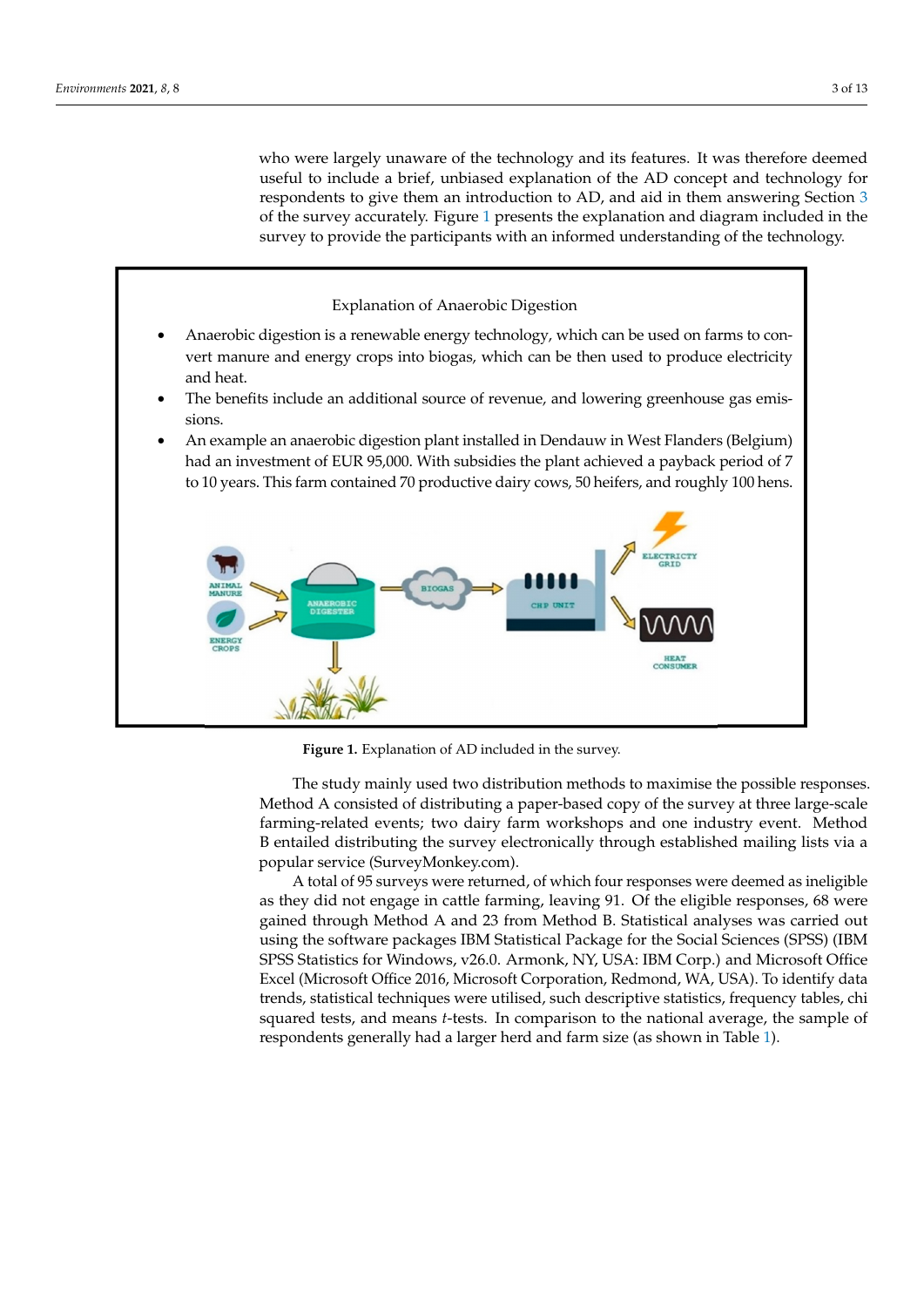<span id="page-5-1"></span>

| Characteristics                      | <b>National Average</b> | <b>All Responses</b> | <b>Likely Adopters</b> | <b>Possible Adopters</b> | Non-Adopters      |
|--------------------------------------|-------------------------|----------------------|------------------------|--------------------------|-------------------|
| Livestock (means)                    |                         |                      |                        |                          |                   |
| All farms (mean animals)             | 66 <sup>a</sup>         | 113.7                | 125.1                  | 110.3                    | 76.1              |
| Dairy farms (mean animals)           | 80.0 <sup>b</sup>       | 118.3                | 120.3                  | 118.4                    | 113.3             |
| Beef farms (mean animals)            | 36.7 <sup>b</sup>       | 63.3                 | 57.3                   | 59.2                     | 72.1              |
| Mixed cattle farms (mean<br>animals) | $\overline{a}$          | 161.9                | 163.9                  | 163.3                    | 120.0             |
| Livestock (adopter type %)           |                         |                      |                        |                          |                   |
| All farms (%)                        |                         | $100 (n = 91)$       | $40.7 (n = 37)$        | $37.4 (n = 34)$          | 22.0 ( $n = 20$ ) |
| Dairy farms (%)                      |                         | $37.8(n = 34)$       | $40.5(n = 15)$         | $32.4 (n = 11)$          | $40.0 (n = 8)$    |
| Beef farms (%)                       |                         | $32.2 (n = 30)$      | $21.6 (n = 8)$         | $35.3 (n = 12)$          | $50.0 (n = 10)$   |
| Mixed cattle farms (%)               |                         | $30.0 (n = 27)$      | $37.8$ (n = 14)        | $32.4 (n = 11)$          | $10.0 (n = 2)$    |
| Farm size (means)                    |                         |                      |                        |                          |                   |
| Total area farmed (ha)               | 26.49 <sup>a</sup>      | 62.3                 | 56.6                   | 64.4                     | 69.3              |
| Area owner-occupied (ha)             | 22.18 <sup>a</sup>      | 54.2                 | 44.0                   | 57.1                     | 67.2              |
| Area rented (ha)                     | 4.31 <sup>a</sup>       | 18.2                 | 21.6                   | 17.7                     | 8.4               |
| Age of respondents (%)               |                         |                      |                        |                          |                   |
| Less than 35 years $(\% )$           | 5 <sup>a</sup>          | 15.6 ( $n = 14$ )    | $27.0(n=10)$           | $8.8(n=3)$               | $5.3(n = 1)$      |
| 35-44 years (%)                      | 16 <sup>a</sup>         | $21.1 (n = 19)$      | 16.2 ( $n = 6$ )       | $26.5 (n = 9)$           | $21.1(n=4)$       |
| 45-54 years (%)                      | 24 <sup>a</sup>         | $27.8(n = 25)$       | $27.0 (n = 10)$        | $32.4 (n = 11)$          | $21.1(n=4)$       |
| 55-64 years (%)                      | 25 <sup>a</sup>         | $28.9(n = 26)$       | 24.3 $(n = 9)$         | 29.4 ( $n = 10$ )        | 36.8 ( $n = 7$ )  |
| 65 years and over (%)                | 30 <sup>a</sup>         | $6.7(n=6)$           | $5.4 (n = 2)$          | $2.9(n = 1)$             | $15.8 (n = 3)$    |
| <b>Education Attainment (%)</b>      |                         |                      |                        |                          |                   |
| Primary or below                     | $\overline{a}$          | $3.3 (n = 3)$        | $0.0 (n = 0)$          | $0.0 (n = 0)$            | $15.8(n=3)$       |
| Secondary Level                      |                         | $41.1 (n = 37)$      | $27.0(n = 10)$         | $38.2 (n = 13)$          | 73.7 ( $n = 14$ ) |
| Third Level<br>College/Institution   |                         | $43.3 (n = 39)$      | $56.8$ (n = 21)        | $50.0 (n = 17)$          | $5.3(n = 1)$      |
| Postgraduate degree                  |                         | $4.4(n=4)$           | $8.1 (n = 3)$          | $2.9(n=1)$               | $0.0 (n = 0)$     |
| Apprenticeships                      |                         | $6.7(n=6)$           | $5.4 (n = 2)$          | $8.8 (n = 3)$            | $5.3(n = 1)$      |
| Did not undertake formal<br>study    |                         | $1.1(n = 1)$         | $2.7(n=1)$             | $0.0 (n = 0)$            | $0.0 (n = 0)$     |

**Table 1.** Differences in characteristics between Likely Adopters, Possible Adopters, and Non-Adopters.

<sup>a</sup> Estimated, based on data sourced from [\[23\]](#page-12-16).  $\frac{b}{c}$  Estimated, based on data sourced from [\[24\]](#page-12-17). Note that some respondents declined to provide details on livestock figures.

#### <span id="page-5-0"></span>**3. Results**

#### *3.1. Demographical Characteristics and Rate of Adoption*

Table [1](#page-5-1) provides a comparison between the respondent's characteristics and the national average in terms of personal attributes and the farming enterprise operation. When the respondents were asked, "Would you consider installing an anaerobic digestion plant on your farm in the next five years?" of the 91 participants,  $40.7\%$  (n = 37) responded "yes", followed by 37.4% ( $n = 34$ ) that responded "maybe", and 22.0% ( $n = 20$ ) expressed no interest. For ease of analysis, in interpreting the results, three groups were created, which were "Likely Adopters" ("yes" respondents), "Possible Adopters" ("maybe" respondents), and "Non-Adopters" ("no" respondents).

Differences in contextual characteristics between the respondents in terms of adoption preference can be seen in Table [1.](#page-5-1) It was found that the mean total herd size of the "Likely Adopters" (125.1 animals) was generally greater than the "Non-Adopters" (76.1 animals). Of the farming types surveyed, dairy farmers were the most probable to be Likely Adopters (40.5%), followed by mixed cattle farmers (37.8%), and beef farmers expressing the least interest (21.6%). This was anticipated as dairy and mixed cattle farmers would typically need to deal with larger quantities of wastes emanating from their processes, unlike beef farmers (where the cattle may graze for longer periods). The average farm size was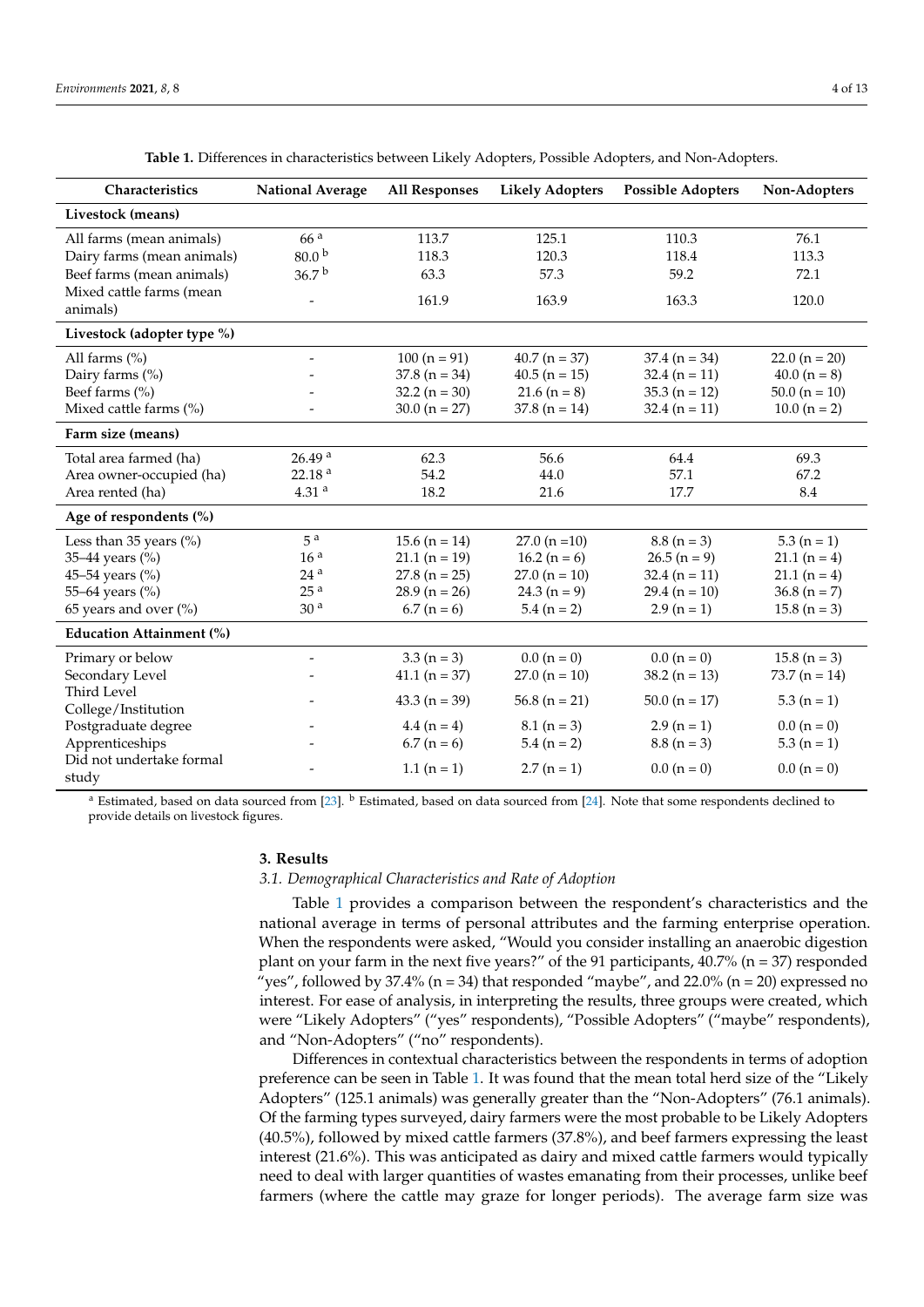larger than the national average (43.2 ha) at 62.3 ha (7 ha–243 ha) [\[24\]](#page-12-17). A chi-squared test for association was used to test respondent's attributes for statistically significant differentiators for being a "Likely Adopter" of AD. Of the variables tested, the level of educational attainment yielded a statistically significant result (*p* = 0.001).

> In addition to examining the farmers' characteristics and their farming operations, In addition to examining the farmers' characteristics and their farming operations, the study also investigated the respondents' previous experiences with renewable energy the study also investigated the respondents' previous experiences with renewable energy (RE) technologies (if any) and used that as a potential indicator for future AD adoption. (RE) technologies (if any) and used that as a potential indicator for future AD adoption. This is especially relevant since there is little information currently available to date on the This is especially relevant since there is little information currently available to date on motivations and uptake of RE technologies within the Irish agricultu[re](#page-6-0) context. Figure 2 presents the uptake rates of various RE technologies amongst the participants. Of the 91 participants surveyed, the existing adoption of RE technologies proved generally high participants surveyed, the existing adoption of RE technologies proved generally high  $(17.6%)$  in comparison to other countries (in Europe)  $[25,26]$  $[25,26]$ . It emerged that solar panels were the most popular technology with an uptake rate at 14.3% of the total surveyed. With were the most popular technology with an uptake rate at 14.3% of the total surveyed. With the exception of solar panels, poor uptake rates were reported for all other RE technologies. the exception of solar panels, poor uptake rates were reported for all other RE technologies. Issues cited include complications connecting to the national grid, insufficient government Issues cited include complications connecting to the national grid, insufficient government grant support, difficulties securing an electricity tariff, and a lack of awareness [\[12\]](#page-12-11). grant support, difficulties securing an electricity tariff, and a lack of awareness [12].

<span id="page-6-0"></span>

**Figure 2.** Farmer's previous implementation of renewable technologies. **Figure 2.** Farmer's previous implementation of renewable technologies.

Interestingly, of the farmers that had already implemented RE technologies on their Interestingly, of the farmers that had already implemented RE technologies on their farms, these mainly fell under those that were categorised as "Non-Adopters" (37.5%) farms, these mainly fell under those that were categorised as "Non-Adopters" (37.5%) rather than "Likely Adopters" (31.3%) and of "Possible Adopters" (31.3%) of AD. However, the sample size which this conclusion is based on is relatively small ( $n = 16$ ) with one respondent having installed two RE technologies. Moreover, respondents that indicated that they had implemented RE technologies, were then asked to disclose the motivating that they had implemented RE technologies, were then asked to disclose the motivating factor from several possible options. Of the factors listed, the following were indicated contributors: to reduce farm business costs (45%); to reduce greenhouse gas emissions as contributors: to reduce farm business costs (45%); to reduce greenhouse gas emissions (20%); to add another source of revenue (15%); to exploit government grants (15%); and (20%); to add another source of revenue (15%); to exploit government grants (15%); and other motivations (5%). Respondents were also given the opportunity to write-in other motivating factors, where the generation of renewable energy was listed. These results align with previous research conducted on farmers in the United Kingdom [\[26\]](#page-13-1), where an take rate of 14% was observed, with solar panels also being the dominant RE technology uptake rate of 14% was observed, with solar panels also being the dominant RE technology implemented. implemented.

## *3.2. Motivations to Implement the Technology 3.2. Motivations to Implement the Technology*

Farmers were asked to rate the importance of several benefits that could be gained through the implementation of AD on their farming enterprise using Likert-scale from 1 (indicating that it was very important) to 4 (indicating it was unimportant). Table [2](#page-7-0) summarises the responses received, where the mean and standard deviation are presented. Of the benefits presented to participants, factors relating to the plant's economics proved to the benefits presented to participants, factors relating to the plant's economics proved to Of the benefits presented to participants, factors relating to the plant's economics proved toFarmers were asked to rate the importance of several benefits that could be gained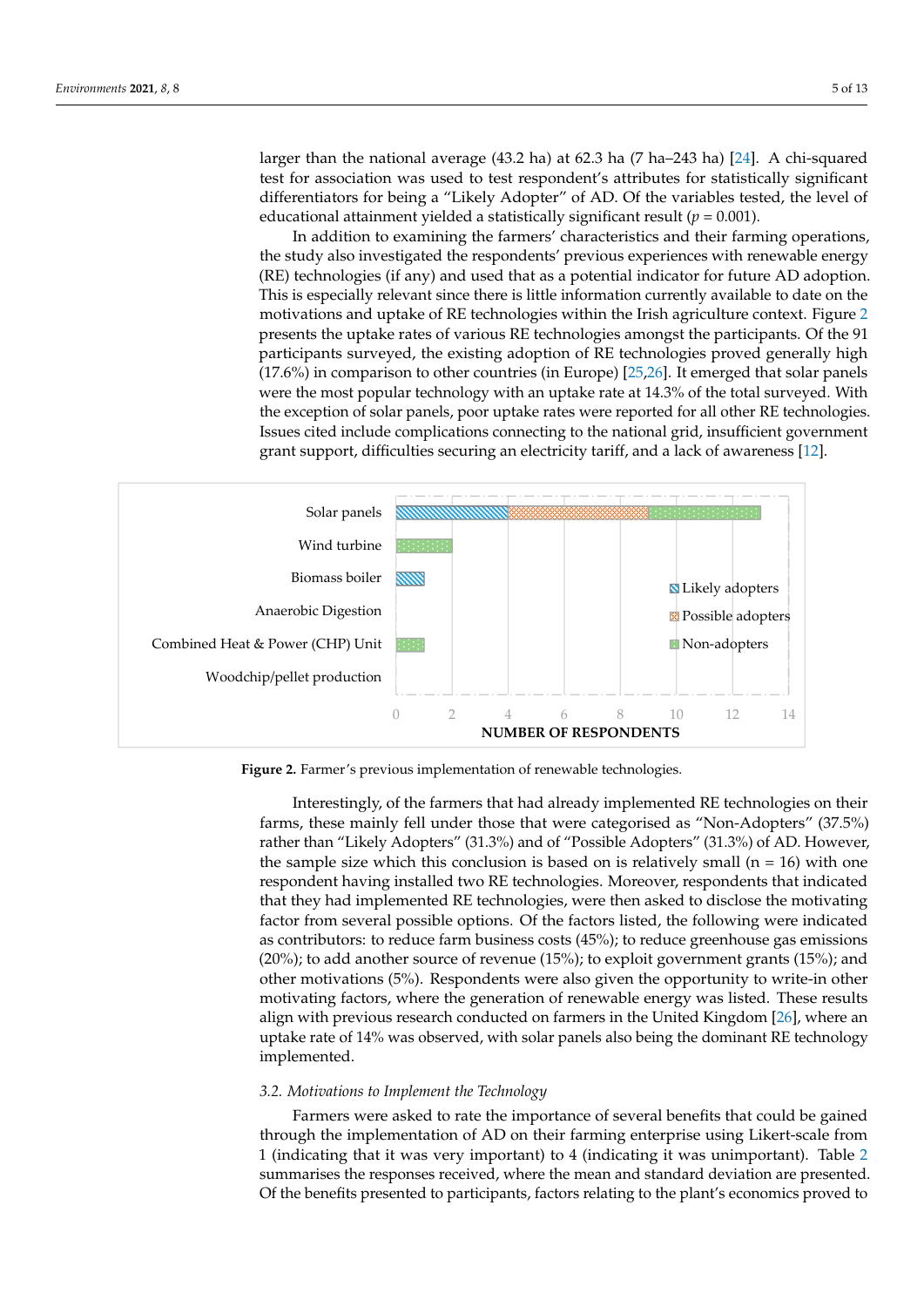be the most important. Interestingly, environmental benefits were also deemed important, but to a lesser extent. While "Likely Adopters", "Possible Adopters", and "Non-Adopters" differed in the level of importance given to items, there was a general agreement on the order of selection.

| <b>Table 2.</b> Summary of survey responses to Likert-scale questions on the importance of various AD benefits. |  |  |  |  |  |  |
|-----------------------------------------------------------------------------------------------------------------|--|--|--|--|--|--|
|-----------------------------------------------------------------------------------------------------------------|--|--|--|--|--|--|

<span id="page-7-0"></span>

| Category                                                  | All Responses                    | <b>Likely Adopters</b>             | <b>Possible Adopters</b>         | Non-Adopters                     | $a$ <i>p</i> -Value |
|-----------------------------------------------------------|----------------------------------|------------------------------------|----------------------------------|----------------------------------|---------------------|
| To improve farm profitability                             | $1.49 \pm 0.69$                  | $1.34 + 0.55$                      | $1.48 \pm 068$                   | $1.76 + 0.90$                    | 0.0628              |
| To reduce greenhouse gas<br>emissions                     | $1.92 \pm 0.91$                  | $1.82 + 0.85$                      | $1.93 + 0.81$                    | $2.17 + 1.27$                    | 0.3028              |
| To add another revenue<br>stream                          | $1.57 + 0.64$                    | $1.48 + 0.57$                      | $1.57 + 0.63$                    | $1.82 + 0.87$                    | 0.1626              |
| To reduce farm pollution<br>To reduce farm business costs | $1.80 \pm 0.62$<br>$1.67 + 0.73$ | $1.69 \pm 0.59$<br>$1.61 \pm 0.61$ | $1.82 + 0.39$<br>$1.63 \pm 0.61$ | $2.09 + 1.04$<br>$2.00 \pm 1.25$ | 0.0959<br>0.1248    |

<sup>a</sup> *p*-value results for *t*-test comparisons between Non-adopters and other adopter types.

The respondents were also asked their opinion on several potential obstacles that could prevent them from implementing AD on their farming enterprise. Participants were asked to rate their agreement on several statements using a Likert-scale from 1 (indicated that they strongly agree) to 5 (indicating they strongly disagreed). A summary of the responses provided by the participants is shown in Table [3.](#page-7-1) Of the options presented, the largest obstacles for both "Likely Adopters" and "Possible Adopters" was that there was not enough information about the technology, while "Non-Adopters" deemed the potentially high investment cost the largest barrier. These findings concur with previous studies conducted internationally [\[27](#page-13-2)[–30\]](#page-13-3). In comparison, the least likely obstacle to AD adoption for adopter types was that the individual's rental agreement would not allow it. A likely contributing factor to this is the large portion of respondents who reported to wholly own (> 75% of farmland) their farmland at 73.6%. "Likely Adopters" and "Possible Adopters" generally agreed on the order of selection, while differing in the level of importance given to items. In addition, to gain an increased understanding, respondents were also given the opportunity to write-in other perceived obstacles to AD adoption. The responses received commented on the low electricity feed-in tariff (FIT) currently available, the high financial cost of gaining a grid connection, and the time necessary to monitor and operate the plant.

**Table 3.** Summary of survey responses to Likert-scale questions on the importance of potential AD obstacles.

<span id="page-7-1"></span>

| Category                                             | <b>All Responses</b> | <b>Likely Adopters</b> | <b>Possible Adopters</b> | Non-Adopters    | <sup>a</sup> <i>p</i> -Value |
|------------------------------------------------------|----------------------|------------------------|--------------------------|-----------------|------------------------------|
| I do not have enough information                     | $1.75 + 0.90$        | $1.78 + 1.01$          | $1.42 + 0.5$             | $2.5 + 1.00$    | 0.0012                       |
| Investment costs are too high                        | $1.89 \pm 0.83$      | $1.84 \pm 0.85$        | $1.97 \pm 0.87$          | $1.86 \pm 0.77$ | 0.8581                       |
| It would be too difficult to operate                 | $3.05 + 0.90$        | $3.25 + 0.84$          | $2.96 \pm 0.89$          | $2.77 + 1.01$   | 0.2205                       |
| The financial returns seem<br>uncertain              | $2.19 \pm 0.91$      | $2.17 + 0.87$          | $2.35 + 0.89$            | $1.93 + 1.00$   | 0.2376                       |
| I do not believe the technology has<br>been proven   | $3.22 \pm 0.98$      | $3.14 + 1.19$          | $3.44 \pm 0.82$          | $2.91 \pm 0.54$ | 0.2567                       |
| My rental agreement would not<br>allow it            | $3.4 + 0.90$         | $3.33 \pm 0.76$        | $3.5 \pm 0.95$           | $3.25 \pm 1.16$ | 0.6230                       |
| It would be difficult to gain<br>planning permission | $2.71 \pm 0.96$      | $2.77 + 1.03$          | $2.52 \pm 1.01$          | $3.00 \pm 0.6$  | 0.2477                       |

<sup>a</sup> *p*-value results for *t*-test comparisons between Non-adopters and other adopter types.

#### *3.3. Preferred Operating Conditions*

Much debate has taken place in the literature between the use of small-scale anaerobic digestion (SSAD) plants and the more centralised medium to large-scale co-operative AD plants. Co-operative plants generally consist of multiple feedstock suppliers feeding a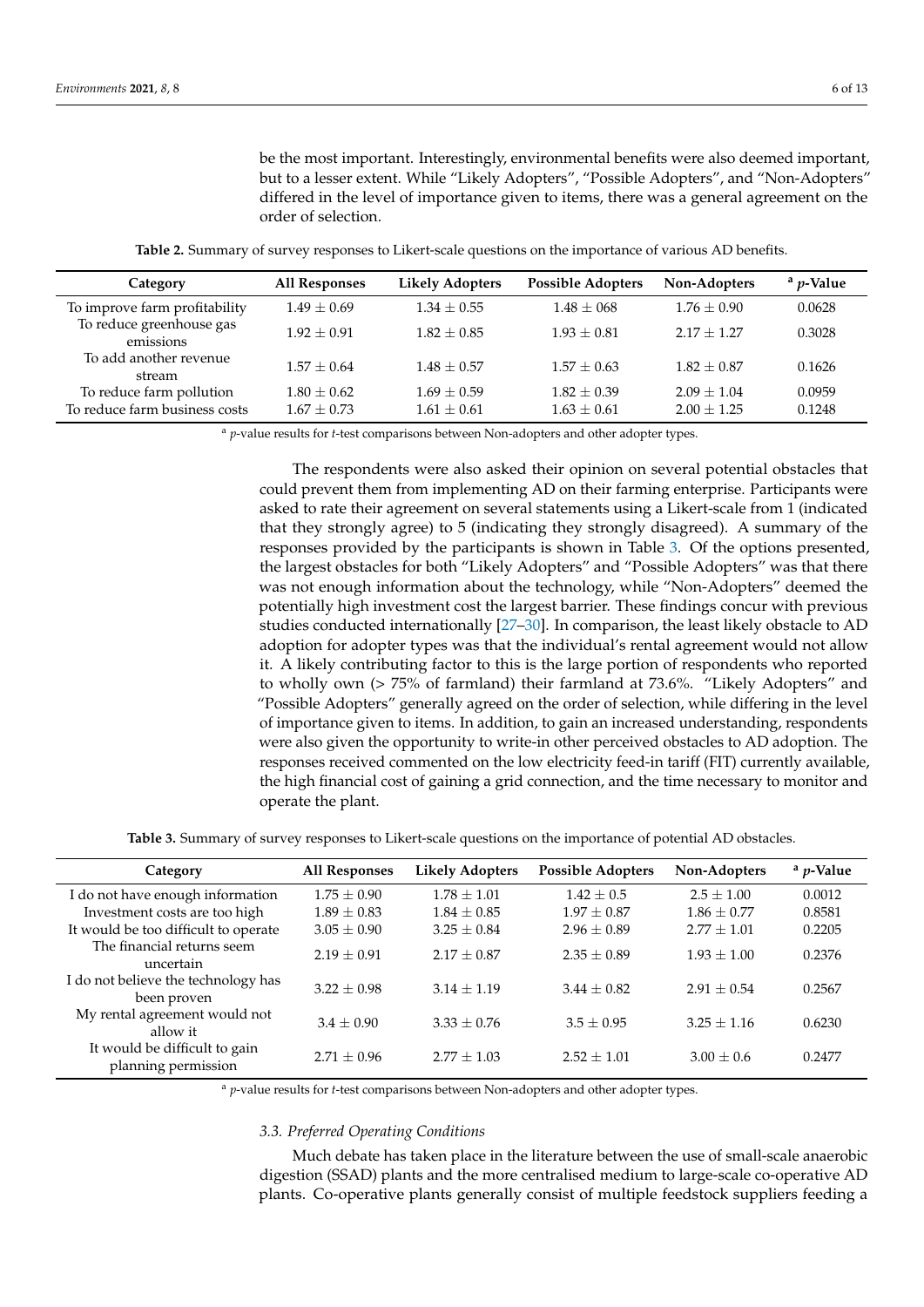centralised AD plant, while SSAD plants typically consist of a single supplier feeding and operating a plant of lesser capacity. While co-operative plants have the benefits of greater economies of scale and reduced financial risk, SSAD plants provide greater control over feedstock quality and minimise multiple stakeholder involvement. This study aimed to provide a greater understanding of Irish cattle farmers' potential preferred AD plant operating arrangements if they were to implement the technology. Figure [3](#page-8-0) shows the respondents preferred plant ownership and operating structures if they were to implement the technology in their own farming enterprise. "Non-Adopter" respondents were not included in the results, as they were deemed irrelevant. The reasoning for their exclusion is that they were unlikely to potentially operate or part-take in an AD enterprise. Of the choices available, "self-owned and operated" was the preferred option (40.3%), followed by "self-owned and third party operated" (29.9%), then "third-party owned and operated" (16.4%), and finally "third-party owned and self-operated" (13.4%). operated" (16.4%), and finally "third-party owned and self-operated" (13.4%).

<span id="page-8-0"></span>

**Figure 3.** Survey responses preferred AD plant operating conditions**. Figure 3.** Survey responses preferred AD plant operating conditions.

Figure 4 provides a breakdown of the participants' responses when asked, "would Figure 4 provides a breakdown of the participants' responses when asked, "would you Figure 4 provides a breakdown of the participants' responses when asked, "would you<br>consid[er](#page-8-1) taking part in a co-operative scheme where 2 to 5 local farmers' feed slurry into an anaerobic digestion plant?". Simila[r](#page-8-0) to Figure 3, the responses from "Non-Adopter" were not included, as they were unlikely to operate or partake in an AD based enterprise. The results from the questioning were as follows, 58.0% responded "yes" ( $n = 40$ ), followed by 33.3% ( $n = 23$ ) that responded "maybe", and 8.7% ( $n = 6$ ) answered "no". Of the examined respondents, two participants chose not to answer the question. The findings showed a large willingness of all categories to engage in AD based co-operative schemes. results from the questioning were as follows, 58.0% responded "yes" ( $n = 40$ ), followed by 33.3% ( $n = 23$ ) that responded "maybe", and 8.7% ( $n = 6$ ) answered "no". Of the examined respondents, two participants chose not t

Figure 4 provides a breakdown of the participants' responses when asked, "would

<span id="page-8-1"></span>

**Figure 4.** Survey responses willingness to partake in a co-operative scheme.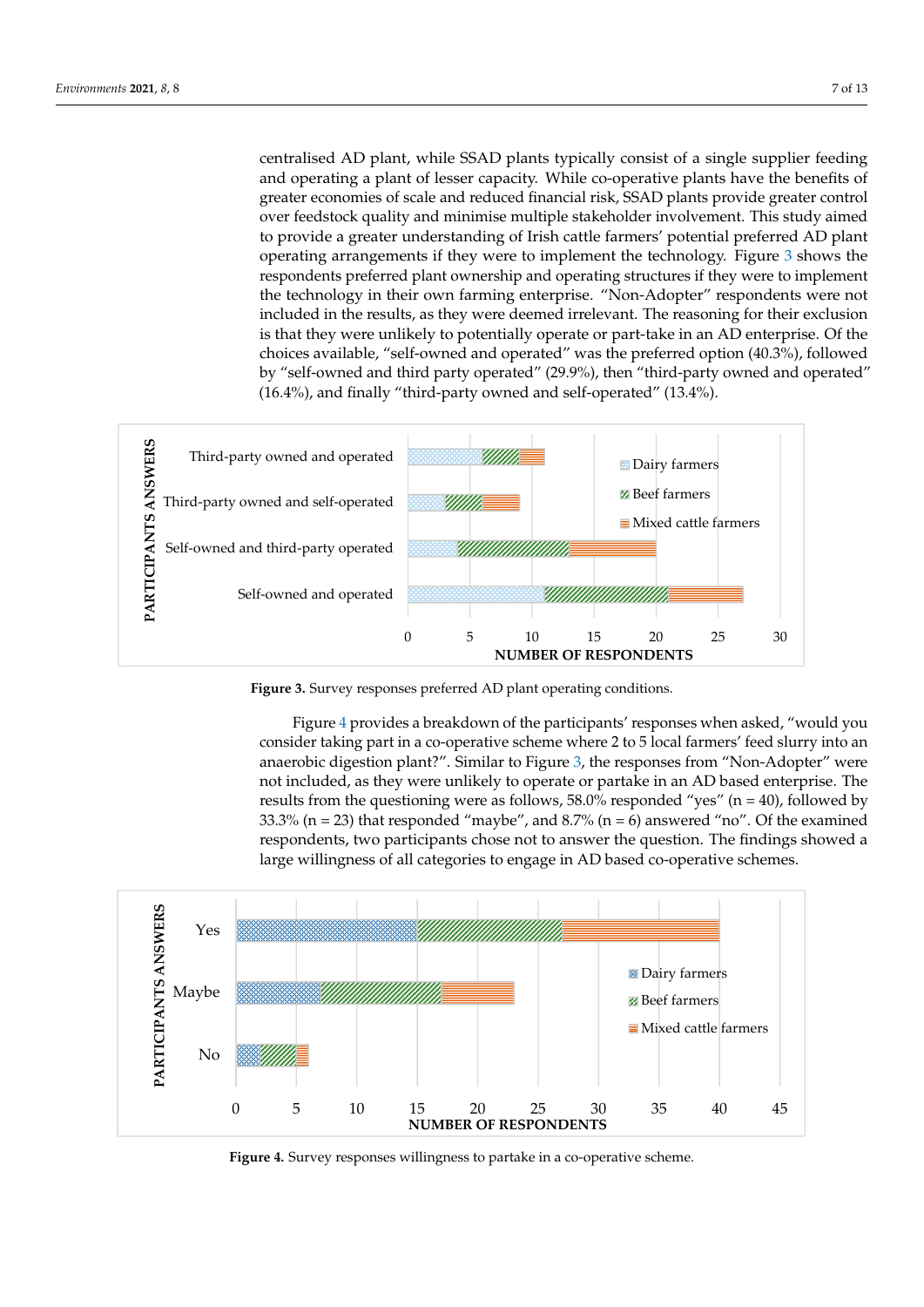#### *3.4. Broader Implications*

Table [4](#page-9-1) provides a rough estimate of the potential technical and environmental implications if the "Likely Adopters" ( $n = 37$ ) identified in this study were to implement AD technology. These calculations are based solely on the collection of cattle manure and exclude the likely co-digestion of other feedstocks types such as energy crops, industry waste, or food waste. The inclusion of such feedstocks would likely increase the potential methane yield considerably. The total slurry available is based on an average yield of 52.2 kg day<sup>-1</sup> per head of cattle [\[31\]](#page-13-4). The collection of slurry for use as AD feedstock is based on animals being housed over the 16-week winter period (100% collection) and left out to graze for the remainder of the year (20% collection) [\[12,](#page-12-11)[32\]](#page-13-5). Energy generation is based on the utilisation of combined heat and power (CHP) units, which are typically the most economically viable and widely used biogas utilisation technology available for agriculture based SSAD plants [\[17\]](#page-12-12). The potential electricity production is based on an estimated methane yield of  $16.0 \pm 0.9$  m<sup>3</sup> CH<sub>4</sub> t<sup>-1</sup> FW, a methane energy density of 37.78 MJ/m $^3$ , and a CHP electrical efficiency of 35% [\[33,](#page-13-6)[34\]](#page-13-7).

**Table 4.** Estimated feedstock availability and annual methane potential from "Likely Adopters" of AD.

<span id="page-9-1"></span>

|                                                                | Dairy Farms | <b>Beef Farms</b> | <b>Mixed Cattle Farms</b> | <b>Total Farms</b> |
|----------------------------------------------------------------|-------------|-------------------|---------------------------|--------------------|
| Number of livestock (animals)                                  | 1684        | 401               | 2294                      | 4379               |
| Fresh weight slurry yield (t year <sup>-1</sup> )              | 14,276      | 3399              | 19.447                    | 37,122             |
| Methane yield $(m^3 \text{ year}^{-1})$                        | 228,412     | 54.390            | 311,150                   | 593,952            |
| Potential electricity production via CHP (kWh<br>$year^{-1}$ ) | 838,969     | 199.778           | 1,142,872                 | 2,181,619          |
| $CO2$ savings (t $CO2$ -eq. year <sup>-1</sup> )               | 307.90      | 73.32             | 419.43                    | 800.65             |

The potential environmental benefits are calculated based on all electricity produced being exported to the national grid with this displaced energy on average producing 0.367 t  $CO<sub>2</sub>$  MWh<sup>-1</sup> [\[35\]](#page-13-8). Table [4](#page-9-1) shows that significant energy generation and GHG emission savings are achievable from the Irish cattle industry. It is worth noting that the  $CO<sub>2</sub>$ savings presented are likely to be an underestimate, as it excludes the use of the thermal (heat) energy generated and the release of methane to the atmosphere during storage and land application. The CO<sub>2</sub> savings presented (800.65 t CO<sub>2</sub>-eq. yr<sup>1</sup>), is equivalent to the displacement of 300,538 L of diesel annually or taking 238.71 cars off the road, assuming diesel consumption is 1259 L year<sup>-1</sup> and emissions of 2.67 kg CO<sub>2</sub> litre<sup>-1</sup> [\[36\]](#page-13-9). Over the life span of the AD plants (20 years), the  $CO<sub>2</sub>$  reduction possible from the total farms was calculated to be  $16,013$  t CO<sub>2</sub>-eq [37-[39\]](#page-13-11).

#### <span id="page-9-0"></span>**4. Discussion**

This study attempts to understand the motivations and opinions of Irish farmers in regard to the uptake and operation of farm-scale AD through a detailed analysis of a qualitative questionnaire. Although the research findings do not represent the views of the entire agricultural community, they do provide meaningful insights for the development of an Irish bioenergy industry. The study's analysis focuses on the economic and social dimensions apparent in the development and adoption of AD plants nationally. In this way, it complements existing literature on the topic, which has largely focused on the technical aspects. The study is one of the first academic contributions to identify farmer's opinions and readiness to adopt AD technologies within the Irish context.

This research has provided evidence that the willingness of Irish cattle farmers to implement or supply feedstock to AD plants to be relatively high and in line with earlier studies carried out in other European countries [\[18](#page-12-13)[,19\]](#page-12-18). The demographical characteristics of "Likely Adopters" supported findings from previous studies, confirming age and educational attainment to be significant factors in respondents' willingness to engage with RE enterprises [\[18,](#page-12-13)[40–](#page-13-12)[42\]](#page-13-13).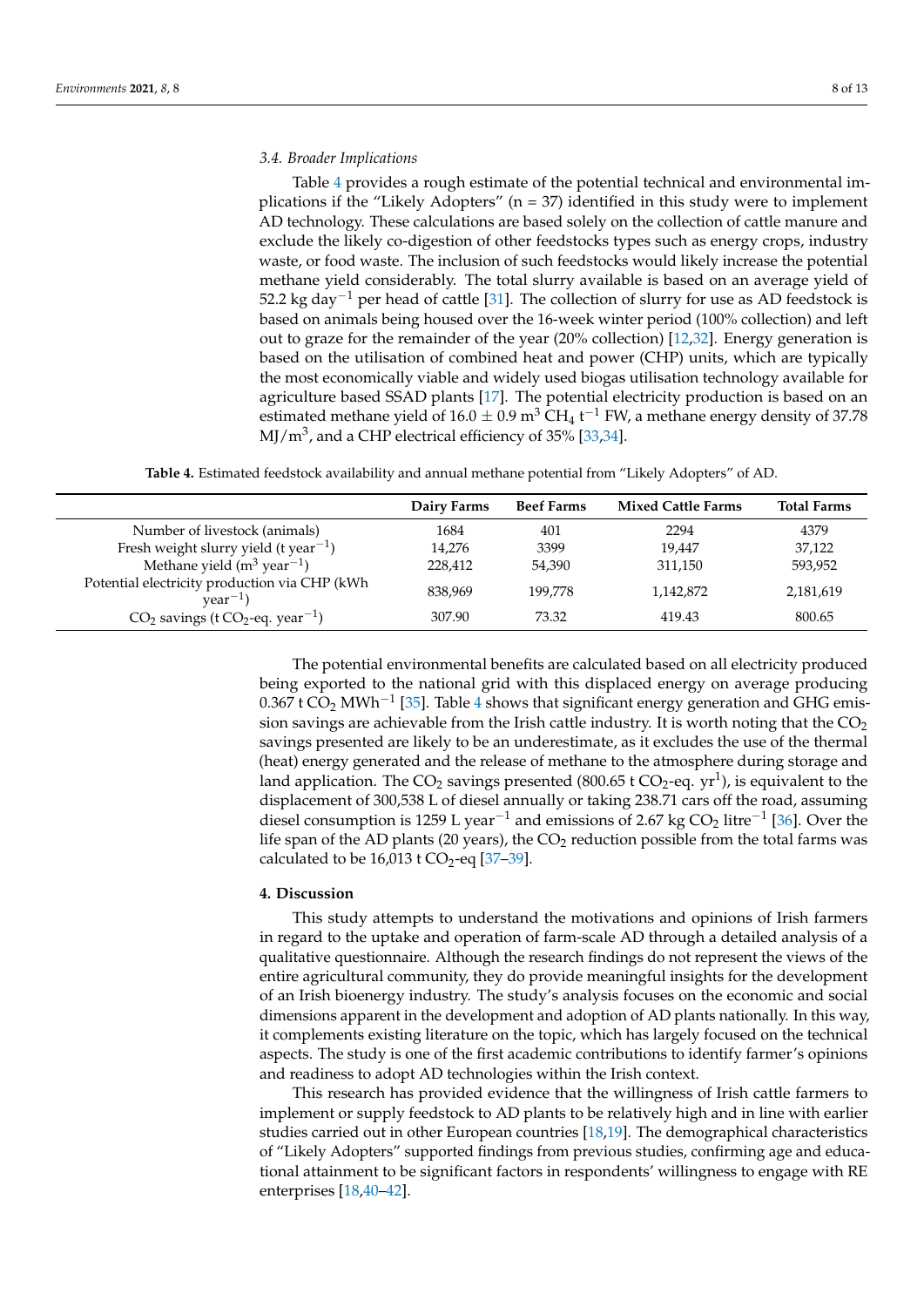Of the farming types examined, the results showed dairy and mixed cattle farmers to be most likely to implement AD plants (40.5%), with the least interest being expressed by beef farmers (21.6%). It is likely that differences in profitability between these farming types may be a contributing factor as larger (more profitable) agriculture enterprises have been reported to be more inclined to introduce new technologies and equipment [\[18\]](#page-12-13). This subsequently influences the farming types examined, as dairy and mixed cattle farms generally exhibit higher net margins in Ireland [\[43\]](#page-13-14). In addition, respondents exhibited a high level of confidence in their ability to operate a biogas plant after sufficient training. These preferred operating and ownership structures could be invaluable to inform Irelands gas networks strategy, where Gas Networks Ireland (semi-state body) has set a goal for the national gas network to be net-zero carbon by 2050 [\[44\]](#page-13-15).

Perceived outcomes (benefits and obstacles) proved to correlate highly with the respondent's willingness to implement AD technology. The findings from the Likert-scale questioning shown in Table [2,](#page-7-0) found that the main factors that motivated adoption was first to improve farm profitability (1.49  $\pm$  0.69), followed closely by a wish to add another revenue source (1.57  $\pm$  0.64). These results confirm findings obtained from earlier studies, where it was hypothesised that farmers/feedstock suppliers would be motivated to engage with RE technologies if they were likely to contribute to the economic growth of the farming enterprise [\[26](#page-13-1)[,45–](#page-13-16)[47\]](#page-13-17). In addition to economic benefits, environmental advantages were also identified as motivating factors. This was anticipated, as farmers are increasingly facing regulatory and societal pressure to implement strategies and technologies to mitigate GHG emissions and to reduce their dependence on fossil fuels [\[3](#page-12-2)[,48](#page-13-18)[,49\]](#page-13-19).

After reflecting on the obstacles identified in the analysis, the authors do not present a hierarchy of barriers but rather a set of issues that must be addressed holistically. While adoption was driven primarily by economic factors, the single largest barrier identified was a lack of awareness and inadequate information regarding the technology. A key strategy to overcome this difficulty is the use of early adopters or local champions to increase awareness and to promote the technologies positive attributes, therefore, demonstrating the positive contribution possible to the performance of the farming enterprise as well as acting as a model for other farmers to duplicate [\[26](#page-13-1)[,50\]](#page-13-20). Similar initiatives enacted by policymakers have proved effective in increasing awareness and adoption rates in other countries (e.g., United Kingdom, Belgium, and the Netherlands,) [\[26](#page-13-1)[,51–](#page-13-21)[53\]](#page-14-0). A recent Irish initiative following this methodology is the EIP Small Biogas Demonstration Project, which aims to promote SSAD through informative workshops, feasibility studies, and the provision of capital grants for the construction of three biogas plants [\[54\]](#page-14-1). When completed, it is envisioned that these plants will act as demonstration projects, which will potentially address or lessen the obstacles highlighted by respondents.

Other barriers identified include the potentially high investment costs and uncertainty in regard to the technology's financial returns. Stakeholder concerns regarding the economics of RE enterprises have been commonly reported in the existing literature [\[28,](#page-13-22)[55\]](#page-14-2). In an effort to overcome such difficulties, many governments have introduced incentives (e.g., electrical feed-in tariffs, capital grants, and heat tariffs), which can prove vital to the financial viability of RE projects, especially for early adopters [\[56](#page-14-3)[,57\]](#page-14-4). In an effort to increase the generation of energy from RE sources, the Irish government have recently introduced an initiative named the Support Scheme for Renewable Heat [\[58\]](#page-14-5). The scheme is designed to increase the energy generated from RE sources, where it provides two tariffs to biogas plant operators of 2.95  $\rm cEUR$  kWh $^{-1}$  (plants generating less than 1000 MWh year $^{-1})$ and 0.50 cEUR kWh−<sup>1</sup> (plants generating 1000 to 2400 MWh year−<sup>1</sup> ) for heat generated that displaces conventional fossil fuel alternatives [\[58\]](#page-14-5).

Although the study has generated considerable new insights, some potential limitations need to be addressed. It should be noted that the sample size had a larger herd and farm size then the national average. The authors believe that a potential contributing factor may have been the audience and platforms used for the collection of data, favouring a greater receipt of responses from larger sized (than national average) farms. The reasoning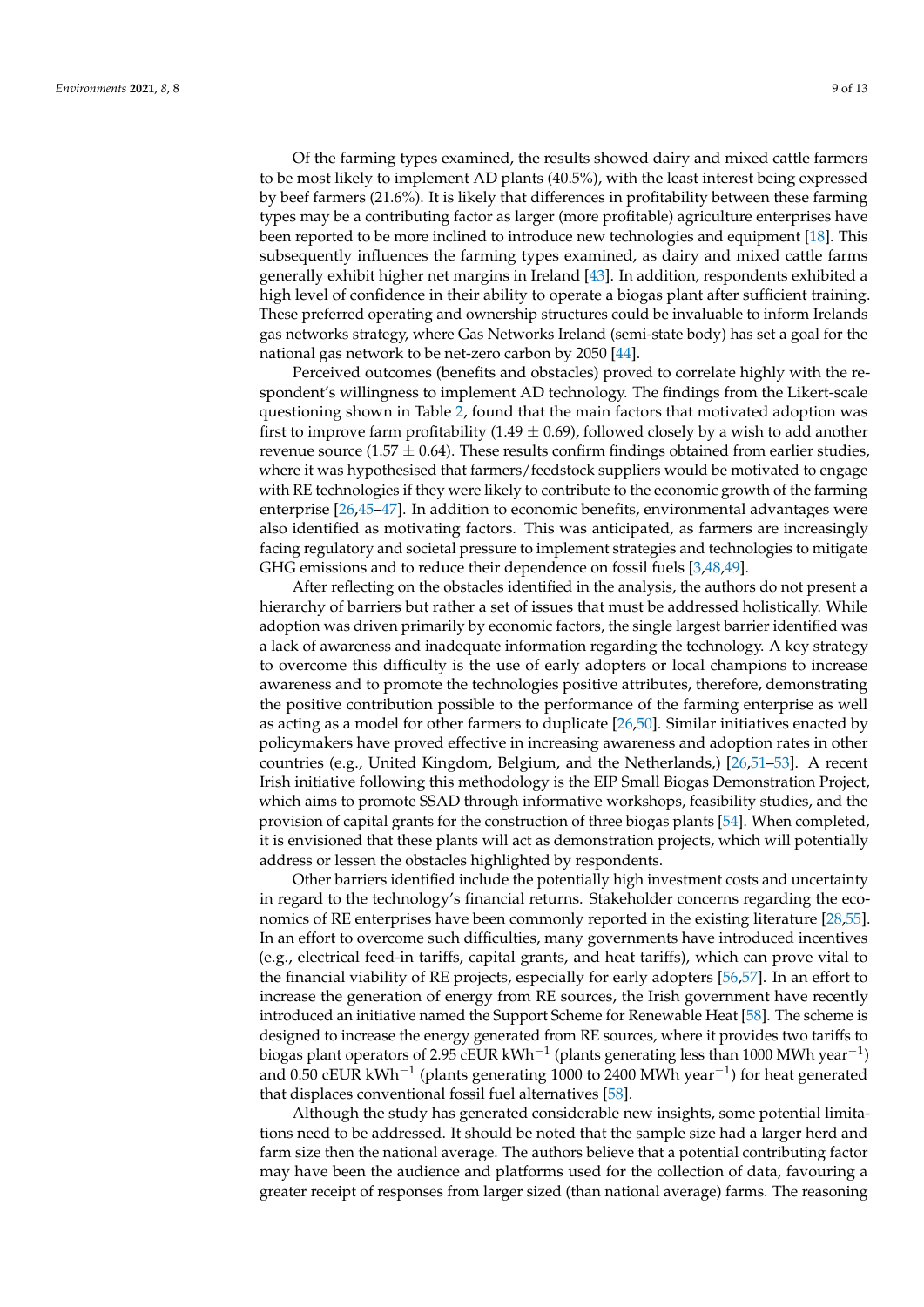being that such dissemination platforms mainly attract farmers actively engaged in farming full-time, which are more likely to have larger farms. This is opposed to the overall farming sector landscape captured in the national registry, which also includes smaller farm holdings, managed by part-time farmers. Other potential contributing factors include the respondents' biases to report favourable figures, and the relatively small sample size captured by the study. For future research, we suggest that a more in-depth analysis is needed of Irish farmers willingness to adopt AD technologies based on the technical, environmental, and economic conditions specific to their own farming enterprise. Moreover, further research is needed to how greater value creation and environmental benefits can be achieved through plant analysis and AD-based biorefinery platforms, subsequently accelerating the development of a circular economy [\[16](#page-12-19)[,59](#page-14-6)[–62\]](#page-14-7).

Looking forward, it is anticipated as the consequences of climate change become increasingly apparent; there will be growing social and political pressure to mitigate the negative environmental impacts of all industries. Of the RE technologies available, AD holds considerable potential for the generation of renewable energy and the reduction of GHG emissions, particularly in the agriculture sector. It is hoped that through the increased understanding provided, that the results will positively influence the development of the industry by guiding future initiatives in regard to farmers' preferences and concerns.

#### <span id="page-11-0"></span>**5. Conclusions**

Farm-scale AD can play a considerable role in reducing the negative environmental impacts associated with small to medium-sized agriculture enterprises. In addition, to GHG reduction, plants afford other benefits such as on-site energy generation, the provision of a nutrient-rich fertiliser from the digester effluents, and the reduction of odour and pathogen loads. Therefore, to provide a greater understanding of the technology's potential within the Irish context, this study investigated cattle farmers' perception and willingness to adopt the technology. The results revealed that 41% of participants responded "yes" when asked would they consider implementing AD on their farming enterprise within the next five years. These "Likely Adopters" were generally characterised by having a higher level of educational attainment in comparison to other respondents. High investment costs and a lack of information regarding the technology were found to be the leading barriers to implementation, while its potential to improving farm profitability was the greatest perceived benefit. Of the "Likely Adopters" and "Possible Adopters", 58% were interested in partaking in a co-operative scheme where two to five farmers feed a centralised AD plant, while a "Self-owned and operated" business model was the preferred business model (40.3%). The study estimates that if all "Likely Adopters" identified, implemented the technology, a CO<sub>2</sub> reduction of 800.65 t CO<sub>2</sub>-eq. year<sup>-1</sup> and electricity production of 2182 MWh year−<sup>1</sup> was potentially achievable. The broader implications of this work highlight the potential willingness of farmers to implement AD or to supply feedstock to a centralised plant. Going forward, it is hoped that the insights developed in this study will guide researchers, policymakers and AD operators in furthering the development of an indigenous bioenergy industry.

**Supplementary Materials:** The following are available online at [https://www.mdpi.com/2076-329](https://www.mdpi.com/2076-3298/8/2/8/s1) [8/8/2/8/s1,](https://www.mdpi.com/2076-3298/8/2/8/s1) Survey questions.

**Author Contributions:** Conceptualisation, S.O., E.E., and J.B.; validation, S.O., E.E., S.C.P., N.P., G.A.L. and J.B.; writing—original draft preparation, S.O.; writing—review and editing, S.O., E.E., S.C.P., N.P., G.A.L. and J.B.; supervision, E.E., S.C.P. and J.B. All authors have read and agreed to the published version of the manuscript.

**Funding:** The research leading to these results has received funding from the European Union's INTERREG VA Programme, managed by the Special EU Programmes Body (SEUPB), with match funding provided by the Department for the Economy (Northern Ireland) and Department of Enterprise, Trade and Employment (Republic of Ireland), grant number IVA5033. The views and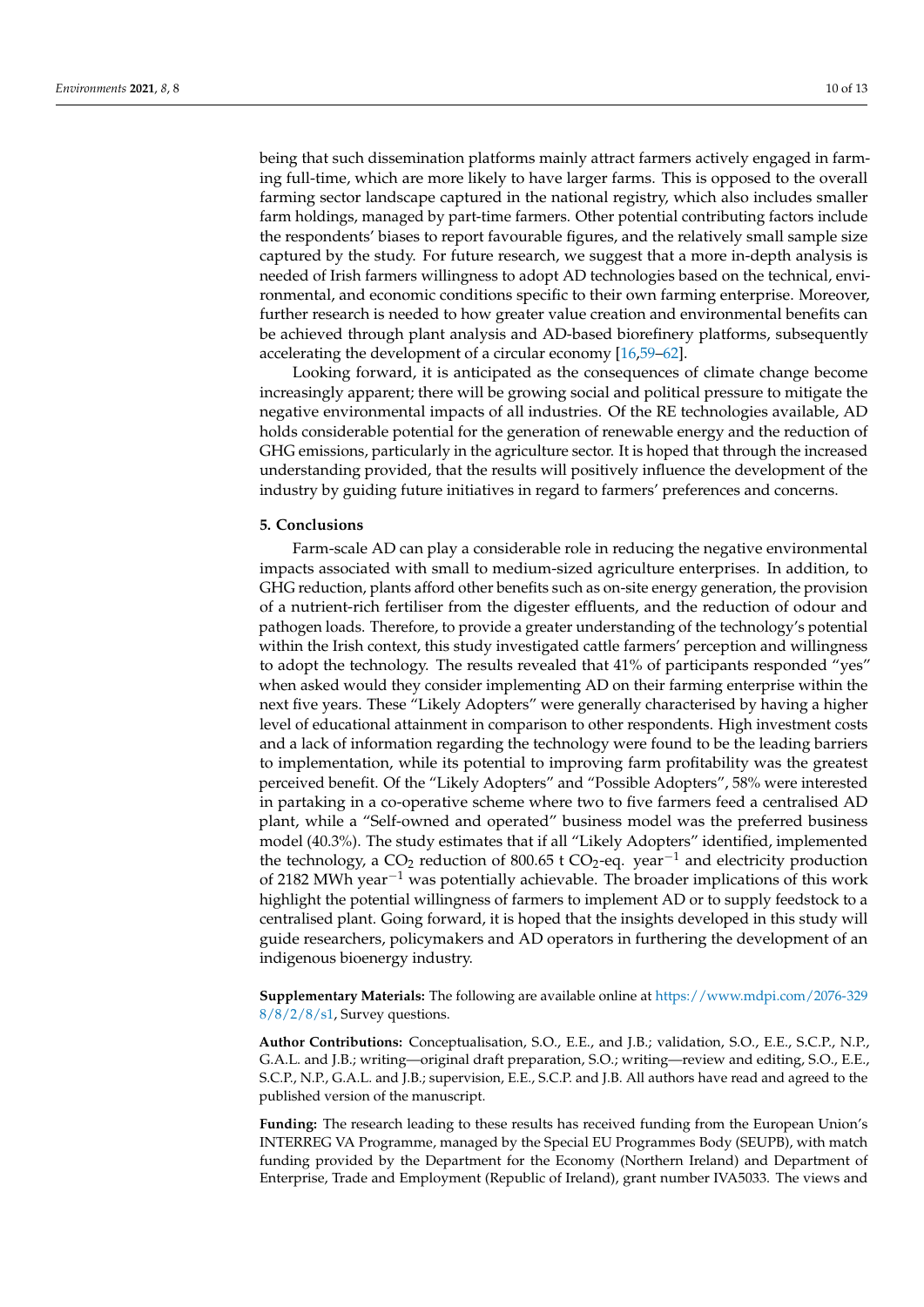opinions expressed in this article do not necessarily reflect those of the European Commission or the Special EU Programmes Body (SEUPB).

**Informed Consent Statement:** Informed consent was obtained from all subjects involved in the study.

**Data Availability Statement:** The data presented in this study are available on request from the corresponding author.

**Conflicts of Interest:** The authors declare no conflict of interest. The funders had no role in the design of the study; in the collection, analyses, or interpretation of data; in the writing of the manuscript, or in the decision to publish the results.

#### **References**

- <span id="page-12-0"></span>1. Hopfner-Sixt, K.; Amon, T. Monitoring of agricultural biogas plants in Austria—Mixing technology and specific values of essential process parameters (2007). *Bioresour. Technol.* **2009**, *100*, 4931–4944.
- <span id="page-12-1"></span>2. European Commission Communication. *"20 20 by 2020—Europe's Climate Change Opportunity"*; COM: Brussels, Belgium, 2008.
- <span id="page-12-2"></span>3. European Commission Communication. *"A Policy Framework for Climate and Energy in the Period from 2020 to 2030"*; COM: Brussels, Belgium, 2014.
- <span id="page-12-3"></span>4. *Ireland's Greenhouse Gas Emissions Projections 2019–2040*; Environmental Protection Agency: Wexford, Ireland, 2020.
- <span id="page-12-4"></span>5. *Ireland's Final Greenhouse Gas Emissions 1990–2018*; Environmental Protection Agency: Wexford, Ireland, 2020.
- <span id="page-12-5"></span>6. Central Statistics Office. Crops and Livestock Survey 2019 June Final Results. Available online: [https://www.cso.ie/en/](https://www.cso.ie/en/releasesandpublications/er/clsjf/cropsandlivestocksurveyjunefinal2019/#:~{}:text=Thefinalresu) [releasesandpublications/er/clsjf/cropsandlivestocksurveyjunefinal2019/#:~{}:text=Thefinalresu](https://www.cso.ie/en/releasesandpublications/er/clsjf/cropsandlivestocksurveyjunefinal2019/#:~{}:text=Thefinalresu) (accessed on 9 August 2020).
- <span id="page-12-6"></span>7. Enterprise Ireland Dairy and Ingredients. Available online: [https://www.enterprise-ireland.com/en/start-a-business-in](https://www.enterprise-ireland.com/en/start-a-business-in-ireland/food-investment-from-outside-ireland/key-sectors/dairy-and-ingredients/dairy-and-ingredients.html)[ireland/food-investment-from-outside-ireland/key-sectors/dairy-and-ingredients/dairy-and-ingredients.html](https://www.enterprise-ireland.com/en/start-a-business-in-ireland/food-investment-from-outside-ireland/key-sectors/dairy-and-ingredients/dairy-and-ingredients.html) (accessed on 13 May 2018).
- <span id="page-12-7"></span>8. Shalloo, L.; Connor, D.O.; Cele, L.; Thorne, F.; Egan, M. *An Analysis of the Irish Dairy Sector Post Quota*; Teagasc: Cork, Ireland, 2020.
- <span id="page-12-8"></span>9. Štambaský, J. *The potential Size of the Anaerobic Digestion Industry in Ireland by the Year 2030*; NovaEnergo: Prague, Czech Republic, 2016.
- <span id="page-12-9"></span>10. Irish Bioenergy Association. Irish Bioenergy 2017—Biomass, Biogas and Biofuels. Available online: [https://www.irbea.org/](https://www.irbea.org/bioenergy-installations-map-ireland/) [bioenergy-installations-map-ireland/](https://www.irbea.org/bioenergy-installations-map-ireland/) (accessed on 16 September 2020).
- <span id="page-12-10"></span>11. *Ireland's Final Greenhouse Gas Emissions 1990–2017*; Environmental Protection Agency: Wexford, Ireland, 2019.
- <span id="page-12-11"></span>12. O'Connor, S.; Ehimen, E.; Pillai, S.C.; Lyons, G.; Bartlett, J. Economic and Environmental Analysis of Small-Scale Anaerobic Digestion Plants on Irish Dairy Farms. *Energies* **2020**, *13*, 637. [\[CrossRef\]](http://doi.org/10.3390/en13030637)
- 13. Auer, A.; Vande Burgt, N.H.; Abram, F.; Barry, G.; Fenton, O.; Markey, B.K.; Nolan, S.; Richards, K.; Bolton, D.; De Waal, T.; et al. Agricultural anaerobic digestion power plants in Ireland and Germany: Policy and practice. *J. Sci. Food Agric.* **2017**, *97*, 719–723. [\[CrossRef\]](http://doi.org/10.1002/jsfa.8005) [\[PubMed\]](http://www.ncbi.nlm.nih.gov/pubmed/27553887)
- 14. Tedesco, S.; Stokes, J. Valorisation to biogas of macroalgal waste streams: A circular approach to bioproducts and bioenergy in Ireland. *Chem. Pap.* **2017**, *71*, 721–728. [\[CrossRef\]](http://doi.org/10.1007/s11696-016-0005-7)
- 15. Beausang, C.; McDonnell, K.; Murphy, F. Anaerobic digestion of poultry litter—A consequential life cycle assessment. *Sci. Total Environ.* **2020**, *735*. [\[CrossRef\]](http://doi.org/10.1016/j.scitotenv.2020.139494)
- <span id="page-12-19"></span>16. Ehimen, E.; O'Connor, S. Decentralised Anaerobic Digestion Systems as Basis for Future Biorefinery Platforms. In *Biorefineries: A Step Towards Renewable and Clean Energy*; Verma, P., Ed.; Springer: Singapore, 2021; pp. 561–580, ISBN 978-981-15-9593-6.
- <span id="page-12-12"></span>17. O'Connor, S.; Ehimen, E.; Pillai, S.C.; Black, A.; Bartlett, J. Biogas production from small-scale anaerobic digestion plants on European farms. *Renew. Sustain. Energy Rev.* **2021**. [\[CrossRef\]](http://doi.org/10.1016/j.rser.2020.110580)
- <span id="page-12-13"></span>18. Tranter, R.B.; Swinbank, A.; Jones, P.J.; Banks, C.J.; Salter, A.M. Assessing the potential for the uptake of on-farm anaerobic digestion for energy production in England. *Energy Policy* **2011**, *39*, 2424–2430. [\[CrossRef\]](http://doi.org/10.1016/j.enpol.2011.01.065)
- <span id="page-12-18"></span>19. Shimahata, A.; Farghali, M.; Fujii, M. Factors Influencing the Willingness of Dairy Farmers to Adopt Biogas Plants: A Case Study in Hokkaido, Japan. *Sustainability* **2020**, *12*, 7809. [\[CrossRef\]](http://doi.org/10.3390/su12187809)
- 20. Wahyudi, J. The Determinant Factors of Biogas Technology Adoption in Cattle Farming: Evidences from Pati. *J. Renew. Energy Dev.* **2017**, *6*, 235–240. [\[CrossRef\]](http://doi.org/10.14710/ijred.6.3.235-240)
- <span id="page-12-14"></span>21. Kabir, H.; Yegbemey, R.N.; Bauer, S. Factors determinant of biogas adoption in Bangladesh. *Renew. Sustain. Energy Rev.* **2013**, *28*, 881–889. [\[CrossRef\]](http://doi.org/10.1016/j.rser.2013.08.046)
- <span id="page-12-15"></span>22. Central Statistics Office Ireland. Livestock Survey December 2019. Available online: [http://www.cso.ie/en/releasesandpublication](http://www.cso.ie/en/releasesandpublications/er/lsd/livestocksurveydecember2019/)s/ [er/lsd/livestocksurveydecember2019/](http://www.cso.ie/en/releasesandpublications/er/lsd/livestocksurveydecember2019/) (accessed on 21 February 2020).
- <span id="page-12-16"></span>23. Central Statistics Office Ireland Farm Structure Survey 2016. Available online: [https://www.cso.ie/en/releasesandpublications/](https://www.cso.ie/en/releasesandpublications/ep/p-fss/farmstructuresurvey2016/) [ep/p-fss/farmstructuresurvey2016/](https://www.cso.ie/en/releasesandpublications/ep/p-fss/farmstructuresurvey2016/) (accessed on 1 November 2020).
- <span id="page-12-17"></span>24. Donnellan, T.; Moran, B.; Lennon, J.; Dillon, E. *Teagasc National Farm Survey 2019 Results*; Teagsc: Carlow, Ireland, 2020.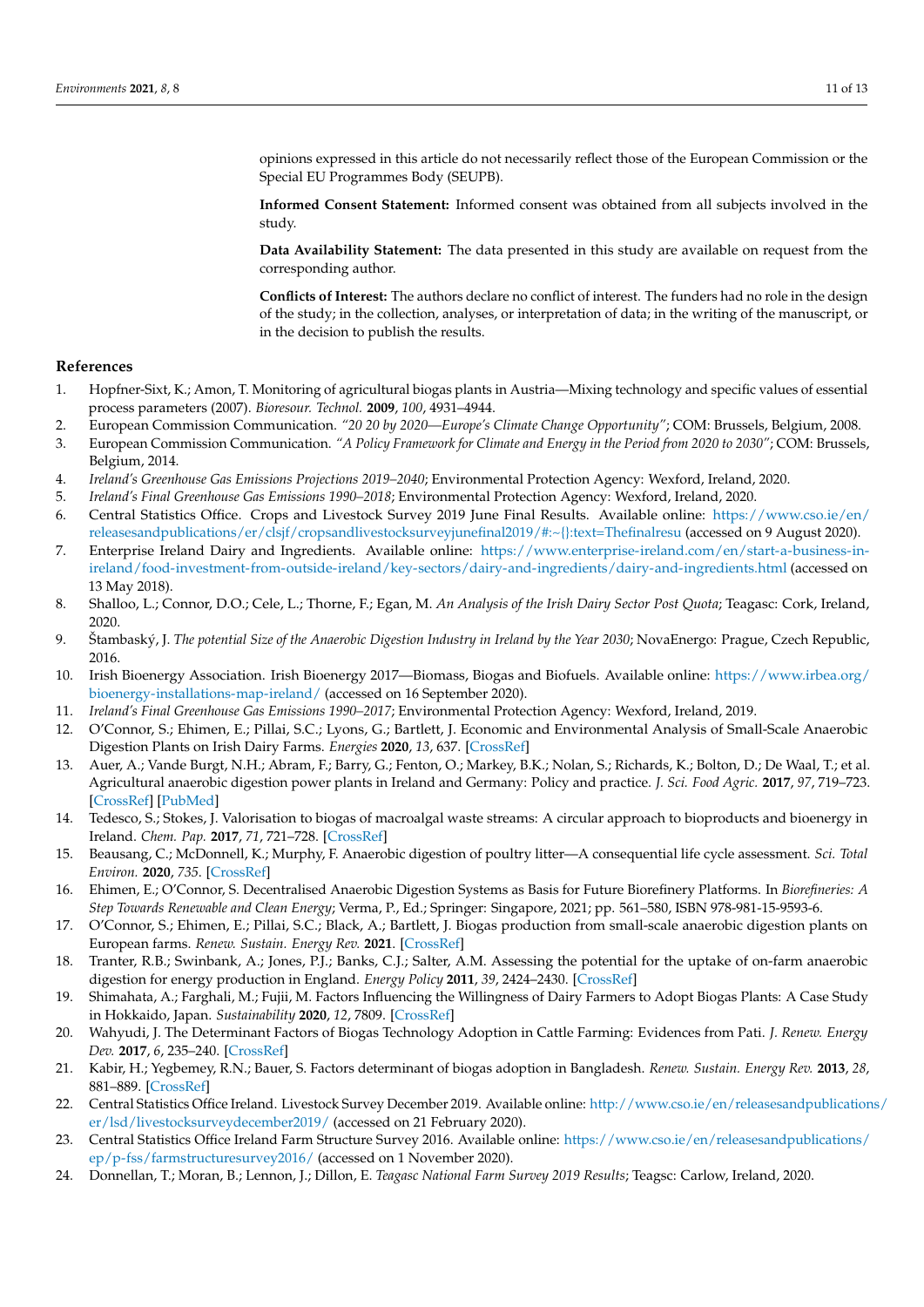- <span id="page-13-0"></span>25. Soland, M.; Steimer, N.; Walter, G. Local acceptance of existing biogas plants in Switzerland. *Energy Policy* **2013**, *61*, 802–810. [\[CrossRef\]](http://doi.org/10.1016/j.enpol.2013.06.111)
- <span id="page-13-1"></span>26. Mbzibain, A.; Hocking, T.J.; Tate, G.; Ali, S. Renewable enterprises on UK farms: Assessing levels of uptake, motivations and constraints to widespread adoption. *Biomass Bioenergy* **2013**, *49*, 28–37. [\[CrossRef\]](http://doi.org/10.1016/j.biombioe.2012.11.028)
- <span id="page-13-2"></span>27. Zoellner, J.; Schweizer-Ries, P.; Wemheuer, C. Public acceptance of renewable energies: Results from case studies in Germany. *Energy Policy* **2008**, *36*, 4136–4141. [\[CrossRef\]](http://doi.org/10.1016/j.enpol.2008.06.026)
- <span id="page-13-22"></span>28. Ackrill, R.; Abdo, H. On-farm anaerobic digestion uptake barriers and required incentives: A case study of the UK East Midlands region. *J. Clean. Prod.* **2020**, *264*, 121727. [\[CrossRef\]](http://doi.org/10.1016/j.jclepro.2020.121727)
- 29. Upreti, B.R. Conflict over biomass energy development in the United Kingdom: Some observations and lessons from England and Wales. *Energy Policy* **2004**, *32*, 785–800. [\[CrossRef\]](http://doi.org/10.1016/S0301-4215(02)00342-7)
- <span id="page-13-3"></span>30. Slade, R.; Panoutsou, C.; Bauen, A. Reconciling bio-energy policy and delivery in the UK: Will UK policy initiatives lead to increased deployment? *Biomass Bioenergy* **2009**, *33*, 679–688. [\[CrossRef\]](http://doi.org/10.1016/j.biombioe.2008.10.007)
- <span id="page-13-4"></span>31. *Midwest Plan Service Livestock Waste Facilities Handbook*, 2nd ed.; Midwest Plan Service: Ames, IA, USA, 1985; ISBN 0893730637.
- <span id="page-13-5"></span>32. Hennessy, T.; Moran, B.; Thorne, F.; French, P.; McNamara, J.; Murphy, P.; Keena, C.; Hyde, T.; Gibson, M.; O'Dwyer, J.; et al. Teagasc Dairy Manual. Available online: <https://www.teagasc.ie/publications/2016/teagasc-dairy-manual.php> (accessed on 7 October 2020).
- <span id="page-13-6"></span>33. Lantz, M. The economic performance of combined heat and power from biogas produced from manure in Sweden—A comparison of different CHP technologies. *Appl. Energy* **2012**, *98*, 502–511. [\[CrossRef\]](http://doi.org/10.1016/j.apenergy.2012.04.015)
- <span id="page-13-7"></span>34. Wall, D.M.; O'Kiely, P.; Murphy, J.D. The potential for biomethane from grass and slurry to satisfy renewable energy targets. *Bioresour. Technol.* **2013**, *149*, 425–431. [\[CrossRef\]](http://doi.org/10.1016/j.biortech.2013.09.094)
- <span id="page-13-8"></span>35. Commission for Regulation of Utilities. Fuel Mix Disclosure 2016. Available online: [https://www.cru.ie/wp-content/uploads/](https://www.cru.ie/wp-content/uploads/2017/10/CRU17288-CRU-Fuel-Mix-Disclosure-and-CO2-Emission-2016-version-28-September-2017-FINAL-PDF.pdf) [2017/10/CRU17288-CRU-Fuel-Mix-Disclosure-and-CO2-Emission-2016-version-28-September-2017-FINAL-PDF.pdf](https://www.cru.ie/wp-content/uploads/2017/10/CRU17288-CRU-Fuel-Mix-Disclosure-and-CO2-Emission-2016-version-28-September-2017-FINAL-PDF.pdf) (accessed on 26 June 2020).
- <span id="page-13-9"></span>36. Central Statistics Office. Fuel Consumption by Sector, Fuel Type and Year. Available online: [https://statbank.cso.ie/px/](https://statbank.cso.ie/px/pxeirestat/Statire/SelectVarVal/Define.asp?maintable=SEI06&PLanguage=0) [pxeirestat/Statire/SelectVarVal/Define.asp?maintable=SEI06&PLanguage=0](https://statbank.cso.ie/px/pxeirestat/Statire/SelectVarVal/Define.asp?maintable=SEI06&PLanguage=0) (accessed on 22 May 2020).
- <span id="page-13-10"></span>37. Bishop, C.P.; Shumway, C.R. The Economics of Dairy Anaerobic Digestion with Coproduct Marketing. *Rev. Agric. Econ.* **2009**, *31*, 394–41016. [\[CrossRef\]](http://doi.org/10.1111/j.1467-9353.2009.01445.x)
- 38. Metcalf & Eddy. *Wastewater Engineering: Treatment and Resource Recovery*, 5th ed.; McGraw-Hill Higher Education: New York, NY, USA, 2014; ISBN 9780073401188.
- <span id="page-13-11"></span>39. U.S. Army Crops of Engineers (USACE). *Federal Discount Rate for Fiscal Year 2012: Economic Guidance Memorandum 12-01*; USACE: Washington, DC, USA, 2011.
- <span id="page-13-12"></span>40. Jensen, K.; Clark, C.D.; Ellis, P.; English, B.; Menard, J.; Walsh, M.; de la Torre Ugarte, D. Farmer willingness to grow switchgrass for energy production. *Biomass Bioenergy* **2007**, *31*, 773–781. [\[CrossRef\]](http://doi.org/10.1016/j.biombioe.2007.04.002)
- 41. Clancy, D.; Breen, J.; Moran, B.; Thorne, F.; Wallace, M. Examining the socio-economic factors affecting willingness to adopt bioenergy crops. *J. Int. Farm Manag.* **2011**, *5*, 1–16.
- <span id="page-13-13"></span>42. Paulrud, S.; Laitila, T. Farmers' attitudes about growing energy crops: A choice experiment approach. *Biomass Bioenergy* **2010**, *34*, 1770–1779. [\[CrossRef\]](http://doi.org/10.1016/j.biombioe.2010.07.007)
- <span id="page-13-14"></span>43. Dillon, E.; Moran, B.; Donnellan, T. Teagasc National Farm Survey 2016 Results. Available online: [https://www.teagasc.ie/](https://www.teagasc.ie/media/website/publications/2017/NFS-2016-Final-Report.pdf) [media/website/publications/2017/NFS-2016-Final-Report.pdf](https://www.teagasc.ie/media/website/publications/2017/NFS-2016-Final-Report.pdf) (accessed on 11 May 2020).
- <span id="page-13-15"></span>44. Gas Network Ireland. Vision 2050—A net zero carbon gas network for Ireland. Available online: [https://www.gasnetworks.ie/](https://www.gasnetworks.ie/vision-2050/future-of-gas/GNI_Vision_2050_Report_Final.pdf) [vision-2050/future-of-gas/GNI\\_Vision\\_2050\\_Report\\_Final.pdf](https://www.gasnetworks.ie/vision-2050/future-of-gas/GNI_Vision_2050_Report_Final.pdf) (accessed on 21 October 2020).
- <span id="page-13-16"></span>45. Plieninger, T.; Bens, O.; Hüttl, R.F. Perspectives of Bioenergy for Agriculture and Rural Areas. *Outlook Agric.* **2006**, *35*, 123–127. [\[CrossRef\]](http://doi.org/10.5367/000000006777641624)
- 46. Sattler, C.; Nagel, U.J. Factors affecting farmers' acceptance of conservation measures-A case study from north-eastern Germany. *Land Use Policy* **2010**, *27*, 70–77. [\[CrossRef\]](http://doi.org/10.1016/j.landusepol.2008.02.002)
- <span id="page-13-17"></span>47. Adams, P.W.; Hammond, G.P.; McManus, M.C.; Mezzullo, W.G. Barriers to and drivers for UK bioenergy development. *Renew. Sustain. Energy Rev.* **2011**, *15*, 1217–1227. [\[CrossRef\]](http://doi.org/10.1016/j.rser.2010.09.039)
- <span id="page-13-18"></span>48. European Commission. Decision No 406/2009/EC of the European Parliament and of the Council of 23 April 2009 on the Effort of member States to Reduce Their Greenhouse Gas Emissions to Meet the Community's Greenhouse Gas Emission Reduction Commitments up to 2020. *Off. J. Eur. Union* **2009**.
- <span id="page-13-19"></span>49. *Report from the Commission to the Council and the European Parliament on the Implementation of Council Directive 91/676/EEC of 12 December 1991 Concerning the Protection of Waters against Pollution Caused by Nitrates from Agricultural Sources Based on Member State Reports for the Period 2008–2011*; European Commission: Brussels, Belgium, 2013.
- <span id="page-13-20"></span>50. Upreti, B.R.; Van Der Horst, D. National renewable energy policy and local opposition in the UK: The failed development of a biomass electricity plant. *Biomass Bioenergy* **2004**, *26*, 61–69. [\[CrossRef\]](http://doi.org/10.1016/S0961-9534(03)00099-0)
- <span id="page-13-21"></span>51. De Dobbelaere, A.; De Keulenaere, B.; De Mey, J.; Lebuf, V.; Meers, E.; Ryckaert, B.; Schollier, C.; Van Driessche, J. Small scale anaerobic digestion: Case studies in Western Europe. *Enerpedia* **2015**. [\[CrossRef\]](http://doi.org/10.13140/RG.2.1.1502.0883)
- 52. *AFBI Northern Ireland: Benefits and Supply Chain of AD Systems*; Agri Food and Bioscience Institute: Belfast, Ireland, 2013.